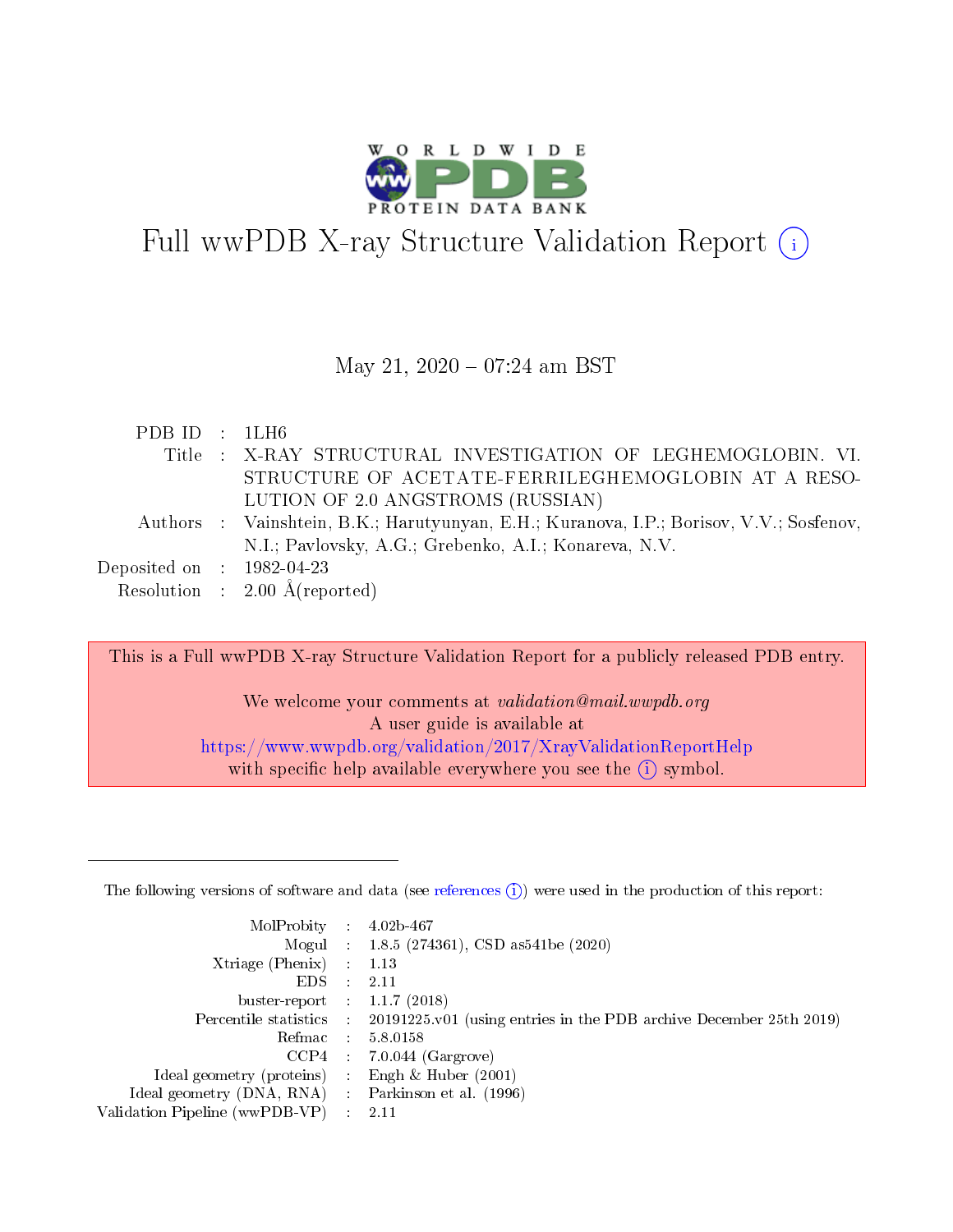# 1 [O](https://www.wwpdb.org/validation/2017/XrayValidationReportHelp#overall_quality)verall quality at a glance  $(i)$

The following experimental techniques were used to determine the structure: X-RAY DIFFRACTION

The reported resolution of this entry is 2.00 Å.

Percentile scores (ranging between 0-100) for global validation metrics of the entry are shown in the following graphic. The table shows the number of entries on which the scores are based.



| Metric.               | Whole archive       | Similar resolution                                         |
|-----------------------|---------------------|------------------------------------------------------------|
|                       | (# $\rm{Entries}$ ) | $(\#\text{Entries}, \text{resolution range}(\text{\AA}) )$ |
| Clashscore            | 141614              | $9178(2.00-2.00)$                                          |
| Ramachandran outliers | 138981              | $9054(2.00-2.00)$                                          |
| Sidechain outliers    | 138945              | $9053(2.00-2.00)$                                          |

The table below summarises the geometric issues observed across the polymeric chains and their fit to the electron density. The red, orange, yellow and green segments on the lower bar indicate the fraction of residues that contain outliers for  $\geq=3$ , 2, 1 and 0 types of geometric quality criteria respectively. A grey segment represents the fraction of residues that are not modelled. The numeric value for each fraction is indicated below the corresponding segment, with a dot representing fractions  $\leq=5\%$ 

| Mol | ${\bf Chain}$ | Length     | Quality of chain |     |     |    |
|-----|---------------|------------|------------------|-----|-----|----|
|     | . .           | しにつ<br>⊥്ട | 10%              | 48% | 38% | 5% |

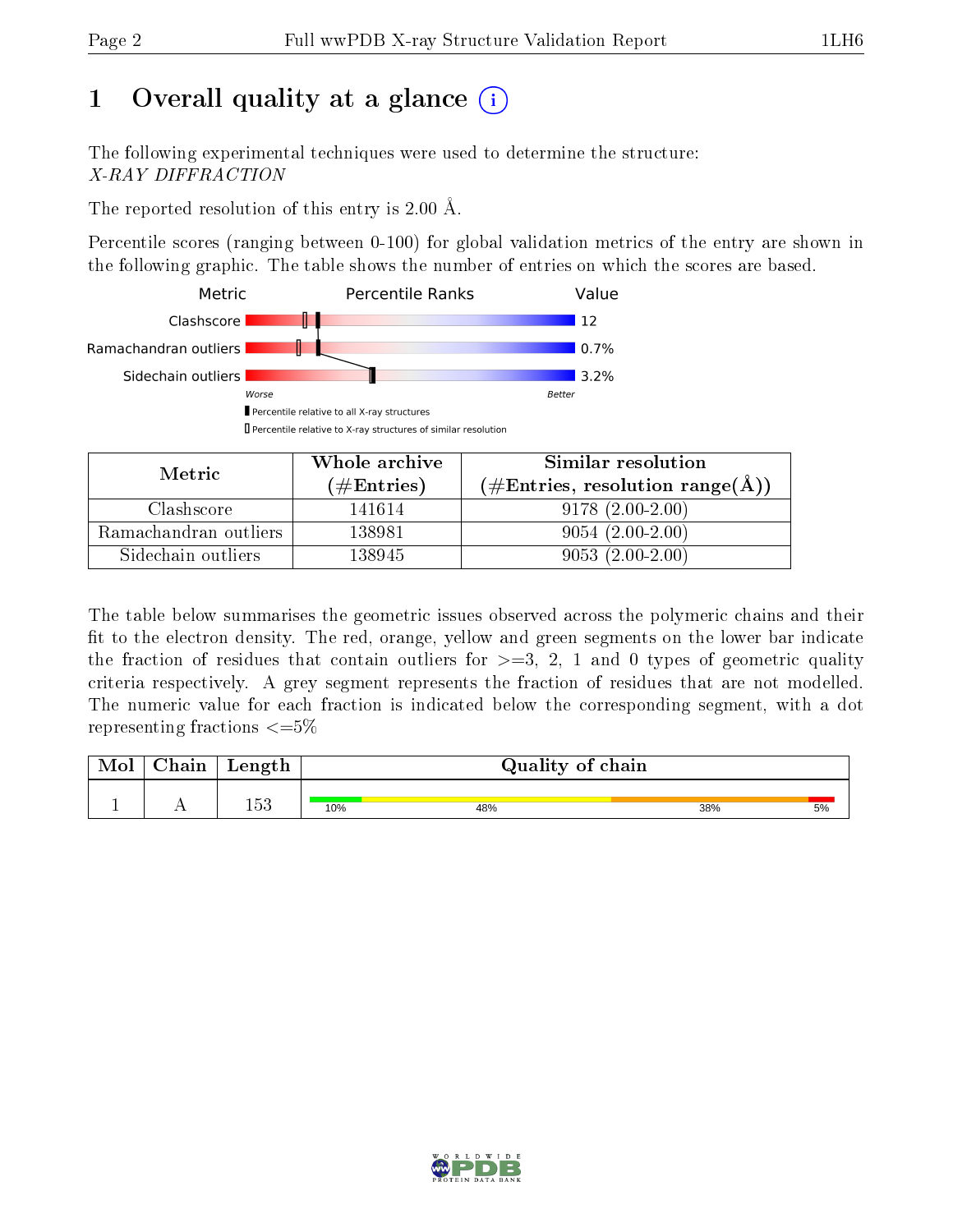# 2 Entry composition (i)

There are 4 unique types of molecules in this entry. The entry contains 1297 atoms, of which 0 are hydrogens and 0 are deuteriums.

In the tables below, the ZeroOcc column contains the number of atoms modelled with zero occupancy, the AltConf column contains the number of residues with at least one atom in alternate conformation and the Trace column contains the number of residues modelled with at most 2 atoms.

 $\bullet$  Molecule 1 is a protein called LEGHEMOGLOBIN A (NICOTINATE MET).

| Mol | ${\bf Chain \mid Residues}$ | $\rm\bf Atoms$      |       |     |     | $\text{ZeroOcc} \mid \text{AltConf} \mid \text{Trace}$ |    |  |  |
|-----|-----------------------------|---------------------|-------|-----|-----|--------------------------------------------------------|----|--|--|
|     | 153                         | $\rm Total$<br>1180 | 761 - | 193 | 225 |                                                        | 35 |  |  |

There are 2 discrepancies between the modelled and reference sequences:

| Chain | Residue | Modelled   Actual |      | Comment    | <b>Reference</b> |
|-------|---------|-------------------|------|------------|------------------|
| Н     |         | GLU               | GL N | ' CONFLICT | LUNP P02240      |
|       | $150\,$ | A CD              | ASN  | CONFLICT + | UNP P02240       |

 Molecule 2 is PROTOPORPHYRIN IX CONTAINING FE (three-letter code: HEM) (formula:  $C_{34}H_{32}FeN_4O_4$ .



| Mol | Chain   Residues | Atoms |            |  | ZeroOcc   AltConf |  |  |
|-----|------------------|-------|------------|--|-------------------|--|--|
|     |                  | Total | C Fe<br>34 |  |                   |  |  |

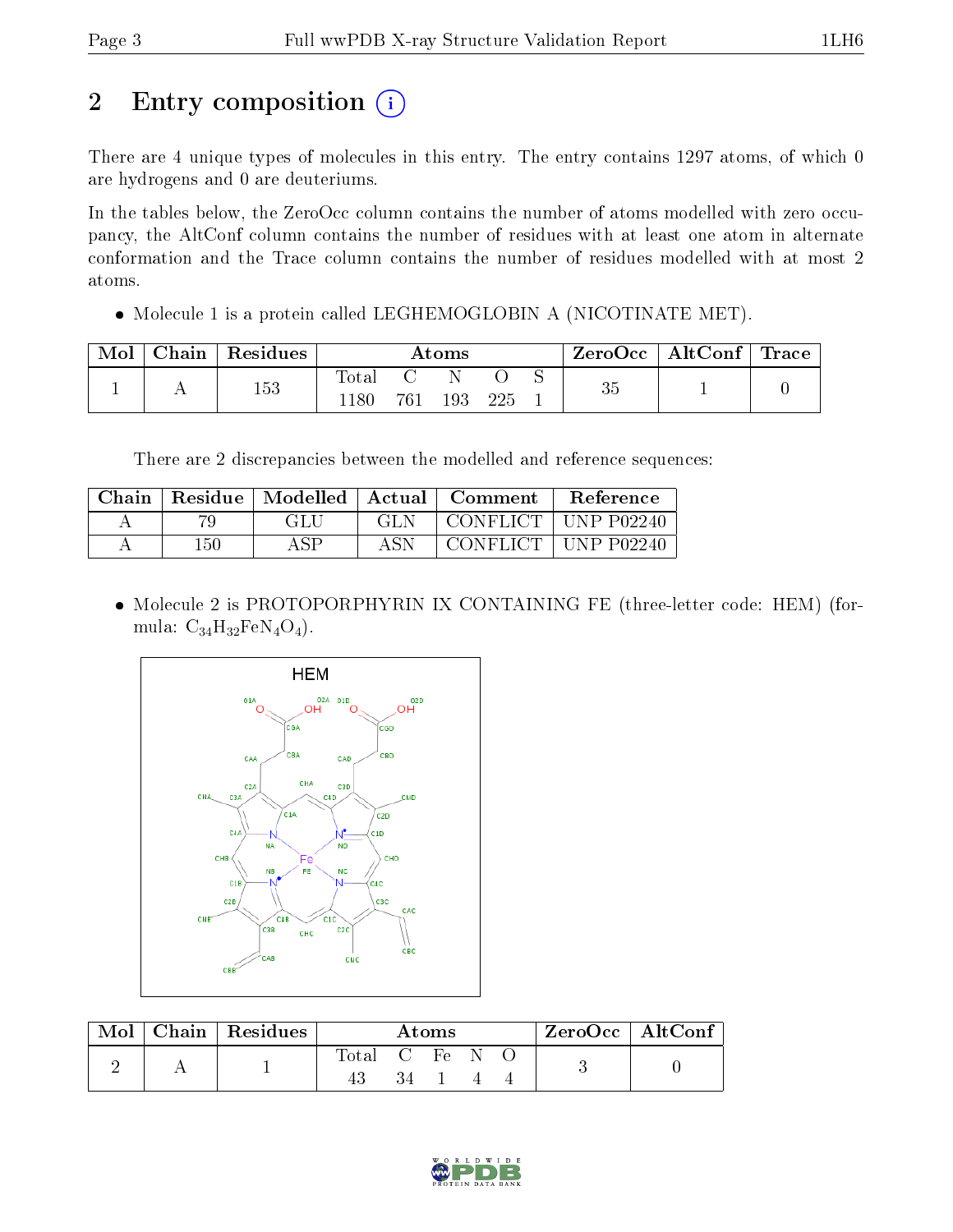$\bullet$  Molecule 3 is NICOTINIC ACID (three-letter code: NIO) (formula:  $\mathrm{C}_6\mathrm{H}_5\mathrm{NO_2}\mathrm{).}$ 



|  | $\blacksquare$ Mol $\vert$ Chain $\vert$ Residues |             | Atoms |  | $\perp$ ZeroOcc $\parallel$ AltConf $\parallel$ |  |
|--|---------------------------------------------------|-------------|-------|--|-------------------------------------------------|--|
|  |                                                   | Total C N O |       |  |                                                 |  |

Molecule 4 is water.

|  | $Mol$   Chain   Residues | Atoms       | ZeroOcc   AltConf |
|--|--------------------------|-------------|-------------------|
|  |                          | Total<br>65 |                   |

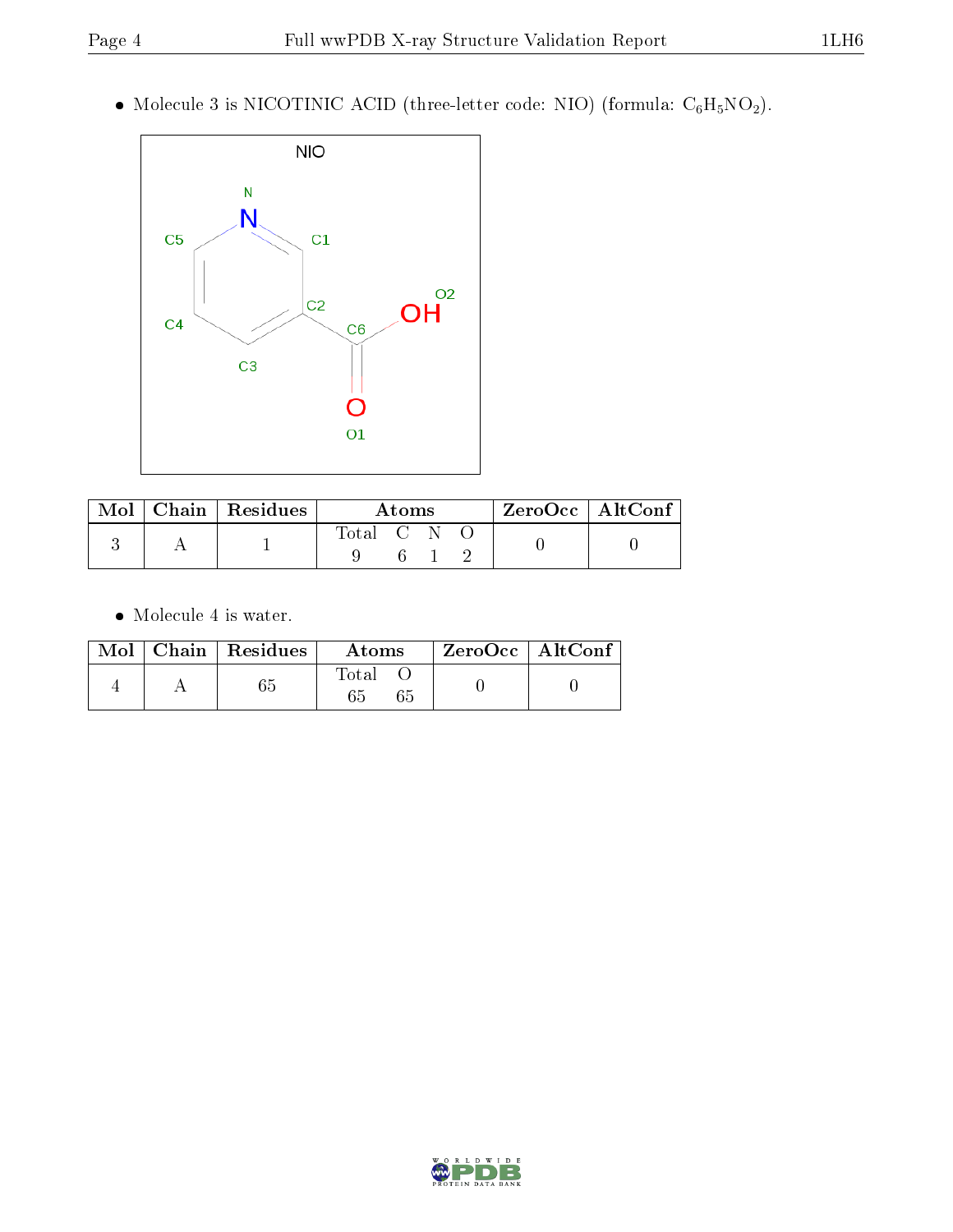## 3 Residue-property plots (i)

These plots are drawn for all protein, RNA and DNA chains in the entry. The first graphic for a chain summarises the proportions of the various outlier classes displayed in the second graphic. The second graphic shows the sequence view annotated by issues in geometry. Residues are colorcoded according to the number of geometric quality criteria for which they contain at least one outlier: green  $= 0$ , yellow  $= 1$ , orange  $= 2$  and red  $= 3$  or more. Stretches of 2 or more consecutive residues without any outlier are shown as a green connector. Residues present in the sample, but not in the model, are shown in grey.

• Molecule 1: LEGHEMOGLOBIN A (NICOTINATE MET)



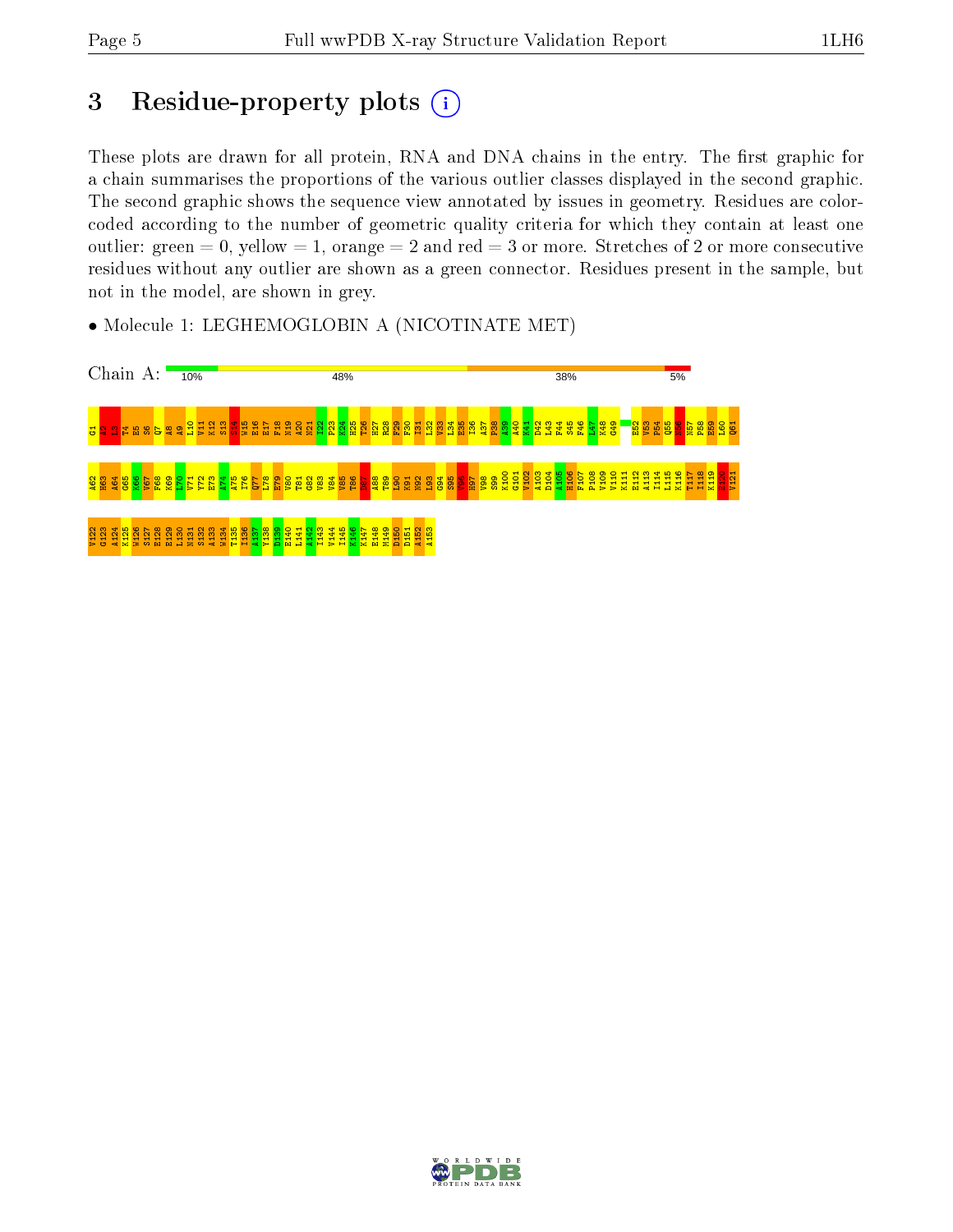# 4 Data and refinement statistics  $(i)$

| Property                                                             | Value                                            | Source     |
|----------------------------------------------------------------------|--------------------------------------------------|------------|
| Space group                                                          | <b>B</b> 1 1 2                                   | Depositor  |
| Cell constants                                                       | 38.64Å 52.36Å<br>92.92Å                          | Depositor  |
| a, b, c, $\alpha$ , $\beta$ , $\gamma$                               | $90.00^{\circ}$ $90.00^{\circ}$<br>$99.60^\circ$ |            |
| Resolution $(A)$                                                     | (Not available)<br>$-2.00$                       | Depositor  |
|                                                                      | 9.99<br>1.99                                     | <b>EDS</b> |
| % Data completeness                                                  | (Not available) $(Not available) - 2.00)$        | Depositor  |
| (in resolution range)                                                | $91.9(9.99-1.99)$                                | <b>EDS</b> |
| $R_{merge}$                                                          | (Not available)                                  | Depositor  |
| $\mathrm{R}_{sym}$                                                   | $(No\bar{t}$ available)                          | Depositor  |
| $\langle I/\sigma(I)\rangle$                                         |                                                  | Xtriage    |
| Refinement program                                                   | unknown                                          | Depositor  |
| $R, R_{free}$                                                        | (Not available), (Not available)                 | Depositor  |
|                                                                      | (Not available)<br>$0.482,$ ,                    | DCC        |
| $R_{free}$ test set                                                  | $\overline{\text{No}}$ test flags present.       | wwPDB-VP   |
| Wilson B-factor $(A^2)$                                              | 20.7                                             | Xtriage    |
| Anisotropy                                                           | 0.214                                            | Xtriage    |
| Bulk solvent $k_{sol}(e/\mathring{A}^3)$ , $B_{sol}(\mathring{A}^2)$ | 1.73, 424.6                                      | <b>EDS</b> |
| $L$ -test for twinning <sup>1</sup>                                  | $< L >$ = 0.41, $< L2 >$ = 0.23                  | Xtriage    |
| Estimated twinning fraction                                          | No twinning to report.                           | Xtriage    |
| $F_o, F_c$ correlation                                               | 0.53                                             | <b>EDS</b> |
| Total number of atoms                                                | 1297                                             | wwPDB-VP   |
| Average B, all atoms $(A^2)$                                         | 20.0                                             | wwPDB-VP   |

Xtriage's analysis on translational NCS is as follows: The largest off-origin peak in the Patterson function is  $11.51\%$  of the height of the origin peak. No significant pseudotranslation is detected.

<span id="page-5-0"></span><sup>&</sup>lt;sup>1</sup>Theoretical values of  $\langle |L| \rangle, \langle L^2 \rangle$  for acentric reflections are 0.5, 0.333 respectively for untwinned datasets, and 0.375, 0.2 for perfectly twinned datasets.

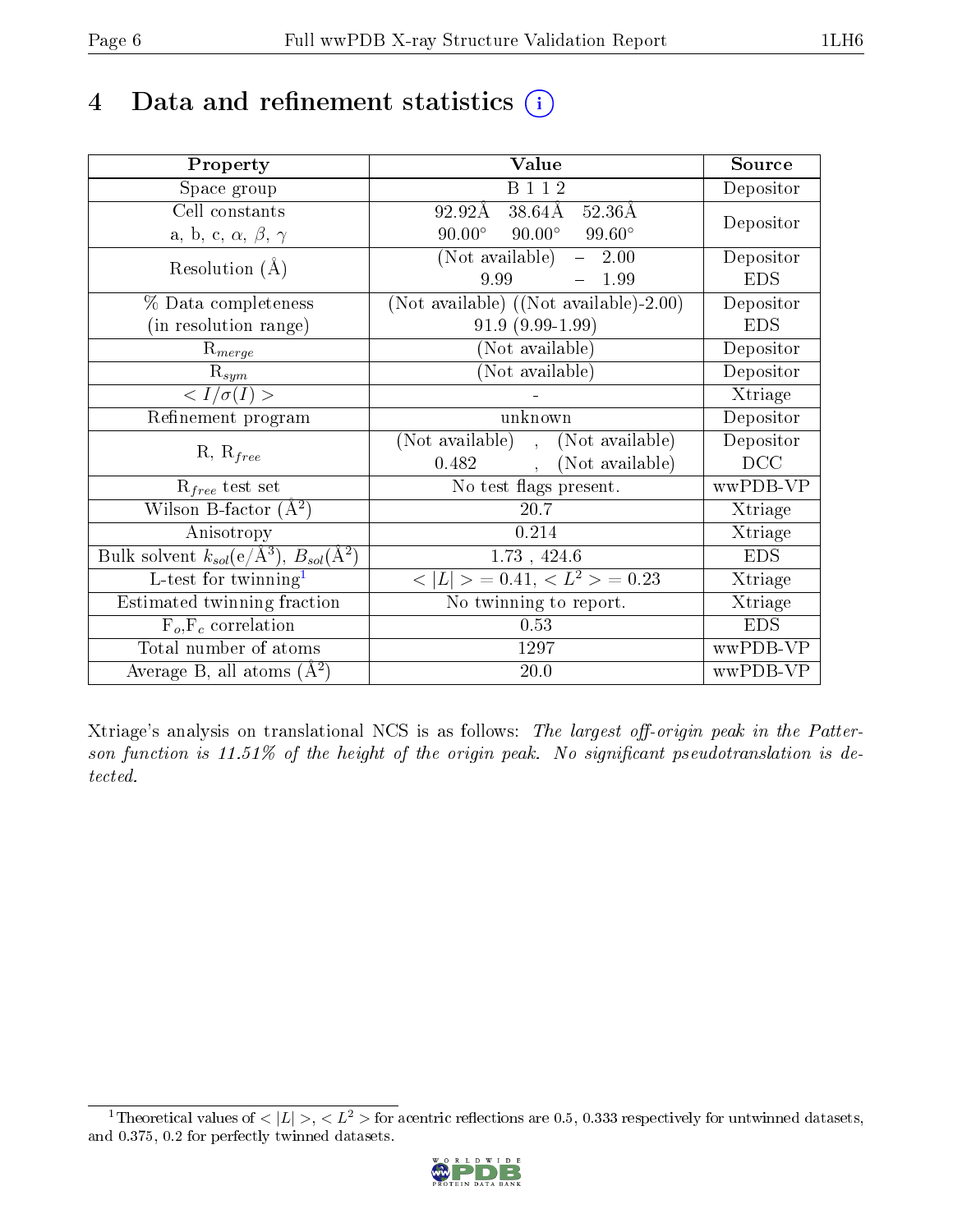# 5 Model quality  $(i)$

## 5.1 Standard geometry (i)

Bond lengths and bond angles in the following residue types are not validated in this section: HEM, NIO

The Z score for a bond length (or angle) is the number of standard deviations the observed value is removed from the expected value. A bond length (or angle) with  $|Z| > 5$  is considered an outlier worth inspection. RMSZ is the root-mean-square of all Z scores of the bond lengths (or angles).

| $Mol$   Chain |      | Bond lengths          | Bond angles |                     |  |
|---------------|------|-----------------------|-------------|---------------------|--|
|               | RMSZ | # $ Z  > 5$           | RMSZ        | # Z  > 5            |  |
|               | 3.52 | $190/1214$ $(15.7\%)$ | 2.42        | $66/1648$ $(4.0\%)$ |  |

Chiral center outliers are detected by calculating the chiral volume of a chiral center and verifying if the center is modelled as a planar moiety or with the opposite hand.A planarity outlier is detected by checking planarity of atoms in a peptide group, atoms in a mainchain group or atoms of a sidechain that are expected to be planar.

|  | $\mid$ Mol $\mid$ Chain $\mid$ #Chirality outliers $\mid$ #Planarity outliers $\mid$ |
|--|--------------------------------------------------------------------------------------|
|  |                                                                                      |

Mol Chain Res Type Atoms Z Observed( $\AA$ ) Ideal( $\AA$ ) 1 | A | 138 | TYR | CB-CG | 12.03 | 1.69 | 1.51 1 | A | 95 | SER | CB-OG | 11.30 | 1.56 | 1.42 1 | A | 112 | GLU | CG-CD | 11.20 | 1.68 | 1.51  $1 \mid A \mid 15 \mid \text{TRP} \mid \text{CD2-CE2} \mid 10.60 \mid 1.54 \mid 1.41$ 1 | A | 132[A] | SER | CA-CB | 9.88 | 1.67 | 1.52 1 | A | 132 | B | SER | CA-CB | 9.88 | 1.67 | 1.52 1 | A | 132[C] | SER | CA-CB | 9.88 | 1.67 | 1.52 1 | A | 148 | GLU | CD-OE2 | 9.45 | 1.36 | 1.25 1 | A | 101 | GLY | CA-C | 9.44 | 1.67 | 1.51 1 | A | 138 | TYR | CZ-OH | 9.22 | 1.53 | 1.37 1 | A | 120 | GLU | CG-CD | 9.15 | 1.65 | 1.51 1 | A | 45 | SER | CB-OG | 8.95 | 1.53 | 1.42 1 | A | 121 | VAL | CB-CG2 | 8.70 | 1.71 | 1.52 1 | A | 106 | HIS | CB-CG | 8.69 | 1.65 | 1.50 1 | A | 27 | HIS | CE1-NE2 | 8.60 | 1.52 | 1.32 1 | A | 123 | GLY | CA-C | 8.59 | 1.65 | 1.51 1 | A | 94 | GLY | CA-C | 8.57 | 1.65 | 1.51 1 | A | 129 | GLU | CD-OE1 | 8.56 | 1.35 | 1.25

All (190) bond length outliers are listed below:

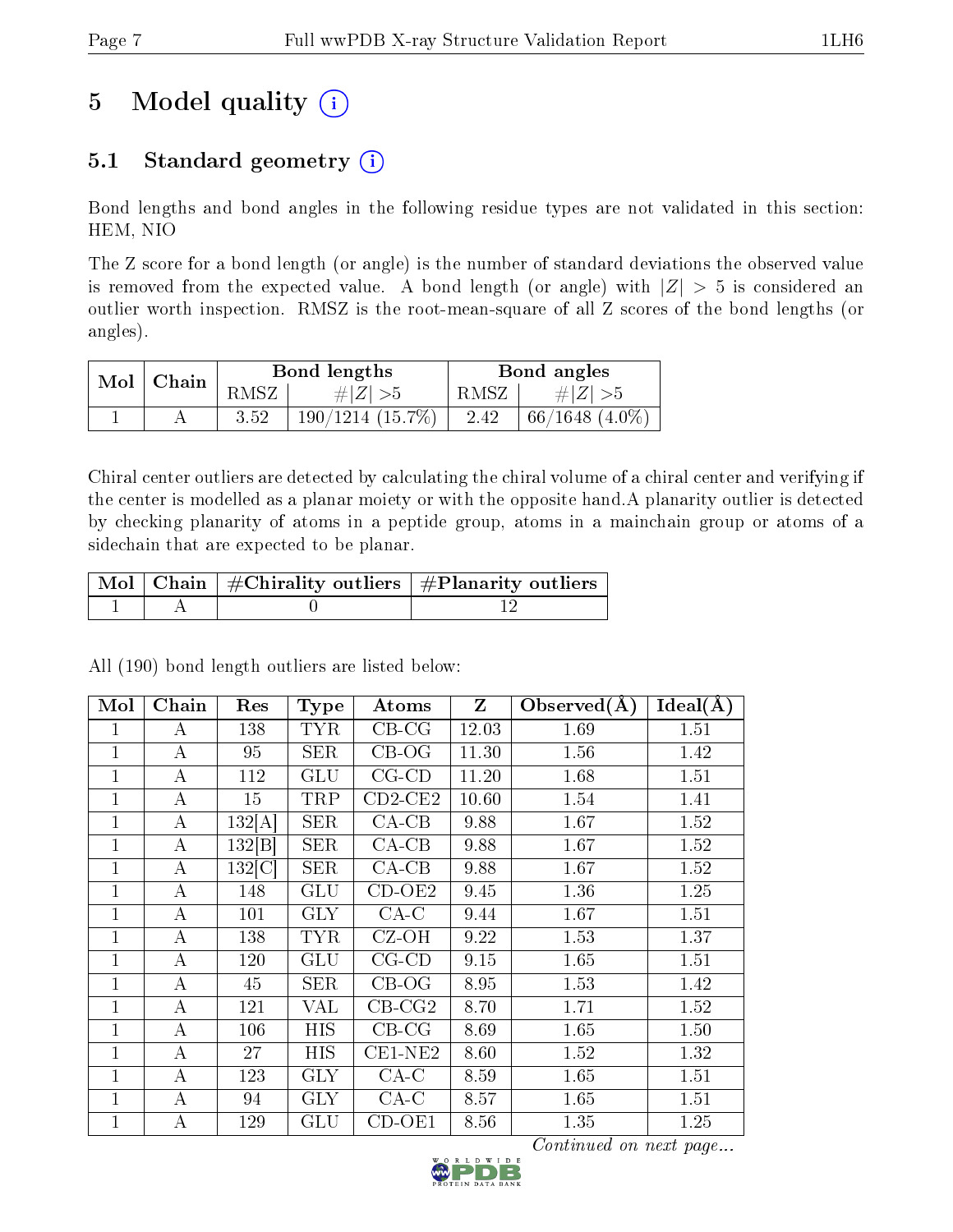| Mol          | Chain            | Res             | Type                    | Atoms        | $\mathbf{Z}$ | Observed $(A)$ | Ideal(A)          |
|--------------|------------------|-----------------|-------------------------|--------------|--------------|----------------|-------------------|
| $\mathbf{1}$ | А                | 144             | VAL                     | $CB-CG2$     | 8.56         | 1.70           | 1.52              |
| $\mathbf{1}$ | A                | 15              | TRP                     | $CD1-NE1$    | 8.50         | 1.52           | 1.38              |
| $\mathbf{1}$ | А                | 11              | VAL                     | $CB-CG1$     | 8.49         | 1.70           | 1.52              |
| $\mathbf{1}$ | А                | 44              | PHE                     | $CB-CG$      | 8.48         | 1.65           | 1.51              |
| $\mathbf{1}$ | А                | 16              | GLU                     | $CG-CD$      | 8.47         | 1.64           | 1.51              |
| 1            | А                | 72              | <b>TYR</b>              | $CE1-CZ$     | 8.41         | 1.49           | 1.38              |
| $\mathbf{1}$ | А                | 35              | GLU                     | $CD-OE2$     | 8.40         | 1.34           | 1.25              |
| $\mathbf{1}$ | А                | 45              | <b>SER</b>              | $N$ -CA      | 8.34         | 1.63           | 1.46              |
| $\mathbf{1}$ | А                | 13              | <b>SER</b>              | $CA-CB$      | 8.15         | 1.65           | 1.52              |
| $\mathbf{1}$ | $\boldsymbol{A}$ | 111             | $\overline{\text{LYS}}$ | $N$ -CA      | 8.12         | 1.62           | 1.46              |
| $\mathbf{1}$ | А                | 124             | ALA                     | $N$ -CA      | 8.09         | 1.62           | 1.46              |
| $\mathbf 1$  | А                | 73              | GLU                     | $CG$ - $CD$  | 8.02         | 1.64           | 1.51              |
| $\mathbf{1}$ | $\boldsymbol{A}$ | 15              | TRP                     | CZ3-CH2      | 7.96         | 1.52           | 1.40              |
| $\mathbf{1}$ | $\bf{A}$         | 99              | <b>SER</b>              | $N$ -CA      | 7.96         | 1.62           | 1.46              |
| $\mathbf 1$  | А                | 15              | TRP                     | $CB-CG$      | 7.94         | 1.64           | 1.50              |
| $\mathbf{1}$ | А                | $6\phantom{.}6$ | <b>SER</b>              | $CA-CB$      | 7.92         | 1.64           | 1.52              |
| $\mathbf{1}$ | А                | 59              | GLU                     | $CD-OE1$     | $-7.92$      | 1.17           | 1.25              |
| $\mathbf{1}$ | A                | 18              | PHE                     | $CB-CG$      | 7.91         | 1.64           | 1.51              |
| $\mathbf{1}$ | A                | 27              | HIS                     | CG-ND1       | 7.91         | 1.56           | 1.38              |
| $\mathbf{1}$ | А                | 68              | PHE                     | $CG$ - $CD2$ | 7.81         | 1.50           | $1.\overline{38}$ |
| $\mathbf{1}$ | A                | 113             | ALA                     | $CA-CB$      | 7.80         | 1.68           | 1.52              |
| $\mathbf{1}$ | А                | 46              | PHE                     | $CB-CG$      | 7.74         | 1.64           | 1.51              |
| $\mathbf 1$  | А                | 140             | GLU                     | $CB-CG$      | 7.54         | 1.66           | 1.52              |
| $\mathbf 1$  | А                | 79              | GLU                     | $CB-CG$      | 7.51         | 1.66           | 1.52              |
| $\mathbf{1}$ | А                | 40              | <b>ALA</b>              | $CA-CB$      | 7.50         | 1.68           | 1.52              |
| $\mathbf{1}$ | А                | 65              | <b>GLY</b>              | $C-O$        | 7.41         | 1.35           | 1.23              |
| $\mathbf{1}$ | А                | 138             | <b>TYR</b>              | $CD2-CE2$    | 7.38         | 1.50           | 1.39              |
| $\perp$      | А                | 85              | VAL                     | $CB-CG2$     | 7.38         | 1.68           | 1.52              |
| $\mathbf{1}$ | A                | 68              | PHE                     | $CE1-CZ$     | 7.32         | 1.51           | 1.37              |
| $\mathbf{1}$ | А                | 102             | VAL                     | $CB-CG1$     | 7.30         | 1.68           | 1.52              |
| $\mathbf{1}$ | А                | 15              | TRP                     | $CG$ - $CD1$ | 7.28         | 1.47           | 1.36              |
| $\mathbf{1}$ | A                | 122             | VAL                     | $N$ -CA      | 7.27         | 1.60           | 1.46              |
| $\mathbf{1}$ | Α                | 124             | <b>ALA</b>              | $C-O$        | 7.25         | 1.37           | 1.23              |
| $\mathbf{1}$ | А                | 84              | VAL                     | $CB-CG1$     | 7.18         | 1.68           | 1.52              |
| $\mathbf{1}$ | А                | 72              | <b>TYR</b>              | $C-O$        | 7.15         | 1.36           | 1.23              |
| $\mathbf 1$  | A                | 9               | ALA                     | $CA-CB$      | 7.13         | 1.67           | 1.52              |
| $\mathbf{1}$ | А                | 138             | <b>TYR</b>              | $CD1-CE1$    | 7.09         | 1.50           | 1.39              |
| $\mathbf{1}$ | А                | 18              | PHE                     | $N$ -CA      | 7.08         | 1.60           | 1.46              |
| $\mathbf{1}$ | А                | 28              | ARG                     | $CZ-NH1$     | 7.00         | 1.42           | 1.33              |
| $\mathbf{1}$ | А                | 90              | <b>LEU</b>              | $CA-CB$      | 6.97         | 1.69           | 1.53              |
| $\mathbf{1}$ | А                | 128             | GLU                     | $CG$ - $CD$  | 6.94         | 1.62           | 1.51              |
| $\mathbf{1}$ | А                | 88              | ALA                     | $N$ -CA      | 6.90         | 1.60           | 1.46              |

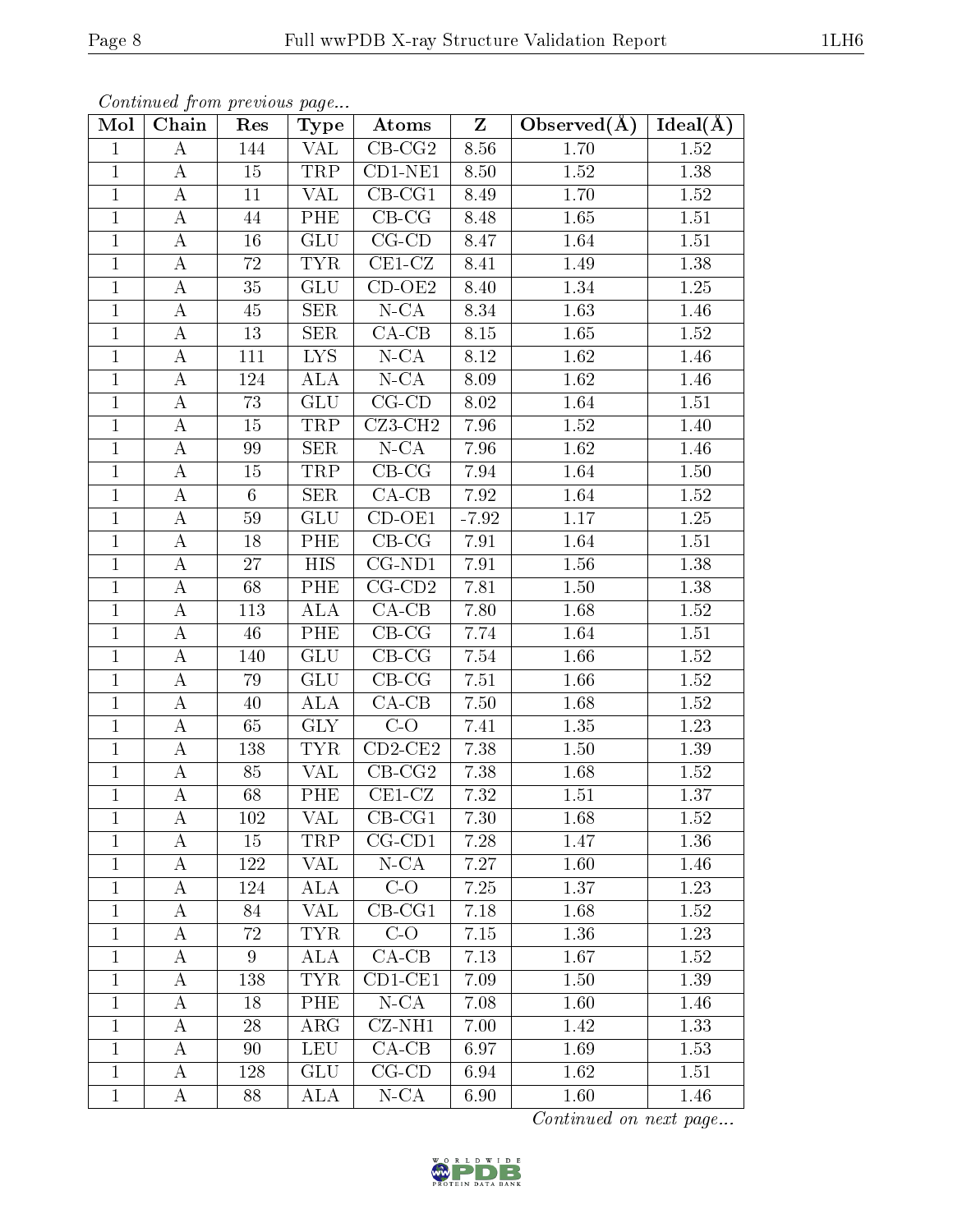|              | Continued from previous page |                |                         |                                 |              |                |          |
|--------------|------------------------------|----------------|-------------------------|---------------------------------|--------------|----------------|----------|
| Mol          | Chain                        | Res            | Type                    | Atoms                           | $\mathbf{Z}$ | Observed $(A)$ | Ideal(A) |
| $\mathbf{1}$ | A                            | 104            | $\overline{\text{ASP}}$ | $\overline{\text{N-C}}\text{A}$ | 6.87         | 1.60           | 1.46     |
| $\mathbf{1}$ | $\bf{A}$                     | 15             | TRP                     | $C-O$                           | 6.82         | 1.36           | 1.23     |
| $\mathbf{1}$ | $\boldsymbol{A}$             | 110            | <b>VAL</b>              | $CB-CG2$                        | 6.79         | 1.67           | 1.52     |
| $\mathbf{1}$ | А                            | 95             | <b>SER</b>              | $N$ -CA                         | 6.79         | 1.59           | 1.46     |
| $\mathbf{1}$ | А                            | 133            | ALA                     | $CA-C$                          | 6.79         | 1.70           | 1.52     |
| $\mathbf{1}$ | A                            | 86             | <b>THR</b>              | $N$ -CA                         | 6.74         | 1.59           | 1.46     |
| $\mathbf{1}$ | A                            | 61             | <b>GLN</b>              | $C-O$                           | 6.72         | 1.36           | 1.23     |
| $\mathbf{1}$ | $\bf{A}$                     | 68             | PHE                     | $\overline{C-O}$                | 6.72         | 1.36           | 1.23     |
| $\mathbf{1}$ | A                            | 109            | VAL                     | $CA-CB$                         | 6.70         | 1.68           | 1.54     |
| $\mathbf{1}$ | А                            | 11             | VAL                     | $N$ -CA                         | 6.68         | 1.59           | 1.46     |
| $\mathbf{1}$ | Α                            | 148            | GLU                     | $CB-CG$                         | 6.68         | 1.64           | 1.52     |
| $\mathbf{1}$ | A                            | 81             | <b>THR</b>              | $CA-CB$                         | 6.67         | 1.70           | 1.53     |
| $\mathbf{1}$ | А                            | 128            | <b>GLU</b>              | $CD-OE2$                        | $-6.63$      | 1.18           | $1.25\,$ |
| $\mathbf{1}$ | А                            | 82             | <b>GLY</b>              | $CA-C$                          | 6.62         | 1.62           | 1.51     |
| $\mathbf{1}$ | $\bf{A}$                     | 13             | <b>SER</b>              | $N$ -CA                         | $-6.62$      | 1.33           | 1.46     |
| $\mathbf{1}$ | А                            | 149            | <b>MET</b>              | $\overline{\text{N-CA}}$        | 6.61         | 1.59           | 1.46     |
| $\mathbf{1}$ | $\bf{A}$                     | 18             | PHE                     | $CD2-CE2$                       | 6.61         | 1.52           | 1.39     |
| $\mathbf{1}$ | А                            | 117            | <b>THR</b>              | $CB-OG1$                        | 6.57         | 1.56           | 1.43     |
| $\mathbf{1}$ | $\bf{A}$                     | 134            | TRP                     | $N$ -CA                         | $6.55\,$     | 1.59           | 1.46     |
| $\mathbf{1}$ | А                            | 72             | <b>TYR</b>              | $CG$ - $CD2$                    | 6.53         | 1.47           | 1.39     |
| $\mathbf{1}$ | A                            | 75             | <b>ALA</b>              | $C-O$                           | 6.52         | 1.35           | 1.23     |
| $\mathbf{1}$ | A                            | 53             | <b>VAL</b>              | $CA-CB$                         | 6.49         | 1.68           | 1.54     |
| $\mathbf{1}$ | А                            | 83             | VAL                     | $N$ -CA                         | 6.46         | 1.59           | 1.46     |
| $\mathbf{1}$ | А                            | 106            | <b>HIS</b>              | $ND1-CE1$                       | 6.45         | 1.50           | 1.34     |
| $\mathbf{1}$ | А                            | 99             | <b>SER</b>              | $C-O$                           | 6.44         | 1.35           | 1.23     |
| $\mathbf{1}$ | A                            | 152            | ALA                     | $C-O$                           | 6.41         | 1.35           | 1.23     |
| $\mathbf{1}$ | A                            | 61             | <b>GLN</b>              | $N$ -CA                         | 6.41         | 1.59           | 1.46     |
| $\mathbf{1}$ | А                            | 55             | <b>GLN</b>              | $C-O$                           | 6.41         | 1.35           | 1.23     |
| $\mathbf{1}$ | $\boldsymbol{A}$             | 97             | <b>HIS</b>              | $CG$ - $CD2$                    | $-6.38$      | $1.25\,$       | 1.35     |
| $\mathbf{1}$ | Α                            | $\overline{4}$ | <b>THR</b>              | $C-O$                           | 6.35         | 1.35           | 1.23     |
| $\mathbf{1}$ | А                            | 145            | ILE                     | $N$ -CA                         | 6.34         | 1.59           | 1.46     |
| $\mathbf{1}$ | А                            | 97             | HIS                     | $CA-CB$                         | 6.32         | 1.67           | 1.53     |
| $\mathbf{1}$ | А                            | 127            | SER                     | $CA-CB$                         | 6.29         | 1.62           | 1.52     |
| $\mathbf{1}$ | A                            | 136            | ILE                     | $CA-CB$                         | 6.28         | 1.69           | 1.54     |
| $\mathbf{1}$ | А                            | 35             | GLU                     | $CD-OE1$                        | $-6.27$      | 1.18           | 1.25     |

 $Continued$   $f$ 

Continued on next page...



1 | A | 5 | GLU | CD-OE2 | 6.25 | 1.32 | 1.25 1 | A | 85 | VAL | CA-C | 6.25 | 1.69 | 1.52 1 | A | 67 | VAL | CB-CG2 | 6.20 | 1.65 | 1.52 1 A 140 GLU CD-OE2 6.20 1.32 1.25 1 | A | 75 | ALA | N-CA | 6.19 | 1.58 | 1.46 1 | A | 120 | GLU | CA-CB | 6.18 | 1.67 | 1.53 1 | A | 91 | LYS | CD-CE | 6.17 | 1.66 | 1.51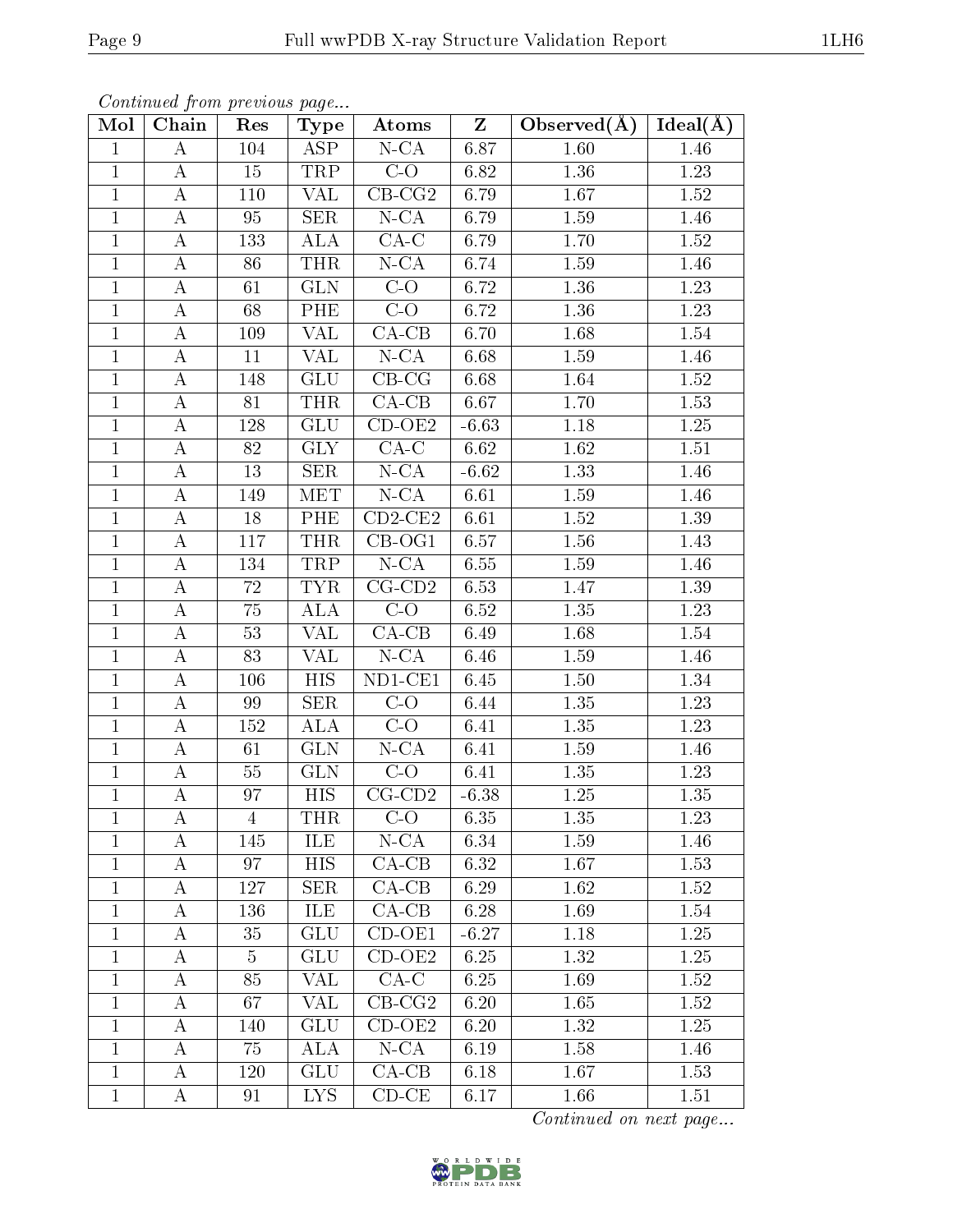|                | Continued from previous page |                |                           |                     |              |                  |                       |
|----------------|------------------------------|----------------|---------------------------|---------------------|--------------|------------------|-----------------------|
| Mol            | Chain                        | Res            | <b>Type</b>               | Atoms               | $\mathbf{Z}$ | Observed $(\AA)$ | $Ideal(\overline{A})$ |
| $\mathbf{1}$   | А                            | 30             | PHE                       | $CG-CD2$            | $-6.17$      | 1.29             | 1.38                  |
| $\mathbf{1}$   | А                            | 138            | <b>TYR</b>                | $N$ -CA             | 6.17         | 1.58             | 1.46                  |
| $\overline{1}$ | А                            | 111            | $\overline{\text{LYS}}$   | $CD-CE$             | 6.16         | 1.66             | 1.51                  |
| $\mathbf{1}$   | А                            | $\overline{5}$ | <b>GLU</b>                | $CD-OE1$            | $-6.15$      | 1.18             | 1.25                  |
| $\mathbf{1}$   | $\boldsymbol{A}$             | 13             | <b>SER</b>                | $\overline{C}$ B-OG | $-6.14$      | 1.34             | 1.42                  |
| $\mathbf{1}$   | А                            | 29             | PHE                       | $CG$ - $CD2$        | $6.14\,$     | 1.48             | $1.38\,$              |
| $\mathbf{1}$   | $\boldsymbol{A}$             | 77             | <b>GLN</b>                | $CG$ - $CD$         | 6.09         | 1.65             | 1.51                  |
| $\overline{1}$ | A                            | 130            | <b>LEU</b>                | $N$ -CA             | 6.04         | 1.58             | 1.46                  |
| $\mathbf{1}$   | A                            | 11             | VAL                       | $CA-CB$             | $-5.97$      | 1.42             | 1.54                  |
| $\mathbf{1}$   | А                            | 52             | <b>GLU</b>                | $\overline{CG-CD}$  | $-5.97$      | 1.43             | 1.51                  |
| $\mathbf{1}$   | Α                            | 115            | <b>LEU</b>                | $N$ -CA             | 5.96         | 1.58             | 1.46                  |
| $\mathbf{1}$   | A                            | 110            | VAL                       | $CA-C$              | 5.90         | 1.68             | 1.52                  |
| $\overline{1}$ | $\boldsymbol{A}$             | 8              | <b>ALA</b>                | $C-O$               | 5.88         | 1.34             | 1.23                  |
| $\mathbf{1}$   | А                            | 79             | GLU                       | $CD-OE2$            | 5.83         | 1.32             | 1.25                  |
| $\overline{1}$ | Α                            | 92             | <b>ASN</b>                | $C-O$               | 5.82         | 1.34             | 1.23                  |
| $\mathbf{1}$   | Α                            | 111            | <b>LYS</b>                | $CB-CG$             | 5.78         | 1.68             | 1.52                  |
| $\overline{1}$ | Α                            | 71             | VAL                       | $CB-CG1$            | 5.77         | 1.65             | 1.52                  |
| $\mathbf{1}$   | А                            | 140            | <b>GLU</b>                | $CG$ - $CD$         | $-5.75$      | 1.43             | 1.51                  |
| $\mathbf 1$    | A                            | 30             | PHE                       | $CA-CB$             | 5.72         | 1.66             | $1.53\,$              |
| $\mathbf{1}$   | А                            | $\overline{5}$ | <b>GLU</b>                | $CG$ - $CD$         | 5.61         | 1.60             | 1.51                  |
| $\mathbf{1}$   | $\boldsymbol{A}$             | 58             | <b>PRO</b>                | $CA-C$              | $-5.59$      | 1.41             | 1.52                  |
| $\mathbf{1}$   | А                            | 147            | <b>LYS</b>                | $CA-CB$             | 5.58         | 1.66             | 1.53                  |
| $\overline{1}$ | A                            | 141            | <b>LEU</b>                | $N$ -CA             | 5.58         | 1.57             | 1.46                  |
| $\mathbf{1}$   | $\boldsymbol{A}$             | 107            | <b>PHE</b>                | $N$ -CA             | 5.57         | 1.57             | 1.46                  |
| $\overline{1}$ | A                            | 9              | <b>ALA</b>                | $N$ -CA             | $-5.57$      | 1.35             | 1.46                  |
| $\mathbf{1}$   | $\boldsymbol{A}$             | 46             | PHE                       | $N$ -CA             | $-5.56$      | 1.35             | 1.46                  |
| $\overline{1}$ | A                            | 52             | $\overline{\mathrm{GLU}}$ | $N$ -CA             | 5.55         | 1.57             | 1.46                  |
| $\mathbf{1}$   | $\boldsymbol{A}$             | 98             | VAL                       | $CA-C$              | 5.53         | 1.67             | $1.52\,$              |
| $\mathbf 1$    | $\boldsymbol{A}$             | $67\,$         | <b>VAL</b>                | $CA-C$              | 5.52         | 1.67             | $1.52\,$              |
| $\mathbf{1}$   | А                            | 79             | GLU                       | $C-O$               | 5.51         | 1.33             | 1.23                  |
| $\mathbf{1}$   | Α                            | 68             | PHE                       | $N$ -CA             | 5.50         | 1.57             | 1.46                  |
| $\mathbf{1}$   | A                            | 108            | <b>PRO</b>                | $C-N$               | 5.47         | 1.46             | 1.34                  |
| $\mathbf{1}$   | А                            | 20             | ALA                       | $CA-CB$             | 5.46         | 1.64             | 1.52                  |
| $\mathbf{1}$   | А                            | 97             | <b>HIS</b>                | $C-N$               | $-5.43$      | 1.21             | 1.34                  |
| $\mathbf{1}$   | А                            | 148            | <b>GLU</b>                | $CD-OE1$            | 5.43         | 1.31             | 1.25                  |
| $\mathbf{1}$   | A                            | 143            | ILE                       | $CA-CB$             | 5.42         | 1.67             | 1.54                  |
| $\mathbf{1}$   | А                            | 127            | SER                       | $C-O$               | 5.42         | 1.33             | 1.23                  |
| $\mathbf{1}$   | A                            | 55             | <b>GLN</b>                | $N$ -CA             | 5.40         | 1.57             | 1.46                  |
| $\mathbf{1}$   | А                            | 147            | <b>LYS</b>                | $N$ -CA             | $-5.39$      | 1.35             | 1.46                  |
| $\mathbf{1}$   | А                            | 20             | <b>ALA</b>                | $N$ -CA             | $-5.38$      | 1.35             | 1.46                  |
| $\mathbf{1}$   | А                            | 152            | <b>ALA</b>                | $N$ -CA             | 5.37         | 1.57             | 1.46                  |
| $\mathbf{1}$   | A                            | 96             | VAL                       | $CB-CG1$            | 5.36         | 1.64             | 1.52                  |
|                |                              |                |                           |                     |              |                  |                       |

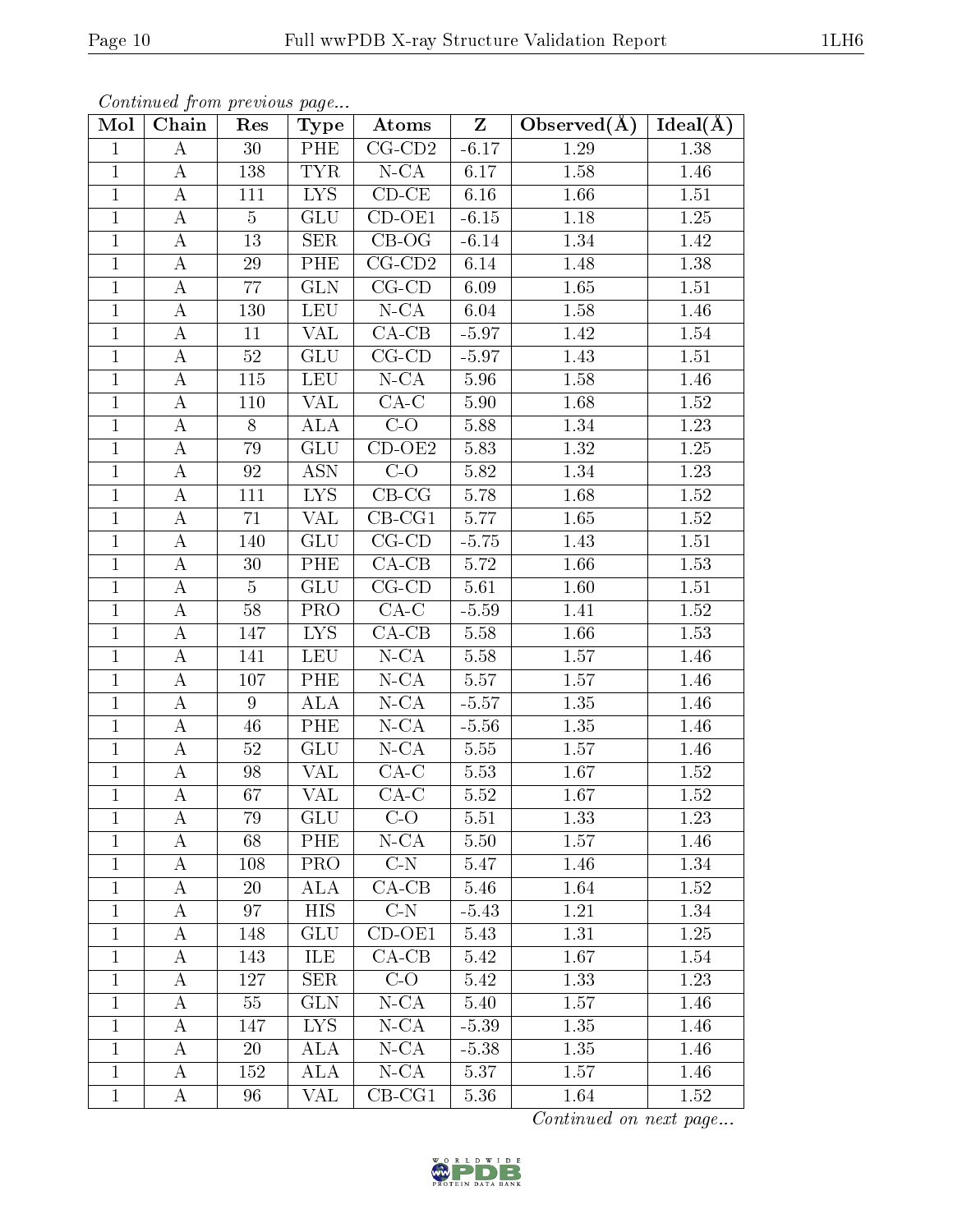| Mol            | Continuea from previous page<br>Chain | Res            | Type                    | Atoms                            | $\mathbf{Z}$ | Observed $(\AA)$ | Ideal(A)          |
|----------------|---------------------------------------|----------------|-------------------------|----------------------------------|--------------|------------------|-------------------|
| $\mathbf{1}$   | A                                     | 72             | TYR.                    | $CZ-OH$                          | 5.35         | 1.47             | 1.37              |
| $\mathbf{1}$   | $\boldsymbol{A}$                      | 149            | MET                     | $C-O$                            | 5.33         | 1.33             | 1.23              |
| $\mathbf{1}$   | $\boldsymbol{A}$                      | 148            | GLU                     | $\overline{C-O}$                 | 5.33         | 1.33             | $\overline{1.23}$ |
| $\mathbf{1}$   | $\boldsymbol{A}$                      | 28             | $\rm{ARG}$              | $CZ-NH2$                         | 5.31         | 1.40             | 1.33              |
| $\mathbf{1}$   | $\boldsymbol{A}$                      | 87             | $\overline{\text{ASP}}$ | $CA-C$                           | 5.30         | 1.66             | 1.52              |
| $\mathbf{1}$   | $\boldsymbol{A}$                      | $29\,$         | PHE                     | $CE1-CZ$                         | 5.30         | 1.47             | 1.37              |
| $\mathbf{1}$   | $\boldsymbol{A}$                      | 63             | <b>HIS</b>              | $\overline{CB-CG}$               | 5.30         | $1.59\,$         | $1.50\,$          |
| $\mathbf{1}$   | $\boldsymbol{A}$                      | 65             | <b>GLY</b>              | $N$ -CA                          | 5.29         | 1.53             | 1.46              |
| $\mathbf{1}$   | $\boldsymbol{A}$                      | 126            | TRP                     | $N$ -CA                          | $-5.29$      | 1.35             | 1.46              |
| $\mathbf{1}$   | $\boldsymbol{A}$                      | 8              | <b>ALA</b>              | $N$ -CA                          | $5.28\,$     | 1.56             | 1.46              |
| $\mathbf{1}$   | $\boldsymbol{A}$                      | 43             | <b>LEU</b>              | $CA-CB$                          | 5.28         | 1.65             | 1.53              |
| $\mathbf{1}$   | $\boldsymbol{A}$                      | 64             | <b>ALA</b>              | $N$ -CA                          | 5.26         | 1.56             | 1.46              |
| $\mathbf{1}$   | А                                     | 141            | <b>LEU</b>              | $\overline{\text{CB-}}\text{CG}$ | 5.25         | 1.67             | 1.52              |
| $\mathbf{1}$   | A                                     | 76             | ILE                     | $C-O$                            | 5.24         | 1.33             | 1.23              |
| $\mathbf{1}$   | $\boldsymbol{A}$                      | 29             | <b>PHE</b>              | $CE2-CZ$                         | 5.23         | 1.47             | 1.37              |
| $\mathbf{1}$   | A                                     | $32\,$         | <b>LEU</b>              | $N$ -CA                          | 5.23         | $1.56\,$         | 1.46              |
| $\mathbf{1}$   | $\boldsymbol{A}$                      | $26\,$         | <b>THR</b>              | $C-N$                            | $-5.23$      | 1.22             | 1.34              |
| $\mathbf{1}$   | $\boldsymbol{A}$                      | 63             | HIS                     | $CA-C$                           | 5.22         | 1.66             | 1.52              |
| $\mathbf{1}$   | $\boldsymbol{A}$                      | 118            | ILE                     | $\overline{\text{CB-CG2}}$       | 5.21         | 1.69             | 1.52              |
| $\overline{1}$ | $\overline{\rm A}$                    | 44             | PHE                     | $CD2-CE2$                        | $5.19\,$     | 1.49             | $1.39\,$          |
| $\mathbf 1$    | $\boldsymbol{A}$                      | $23\,$         | <b>PRO</b>              | $N$ -CA                          | 5.18         | 1.56             | 1.47              |
| $\mathbf{1}$   | $\boldsymbol{A}$                      | 102            | <b>VAL</b>              | $N$ -CA                          | $5.18\,$     | 1.56             | 1.46              |
| $\mathbf{1}$   | $\boldsymbol{A}$                      | 3              | <b>LEU</b>              | $CA-CB$                          | 5.17         | $1.65\,$         | $1.53\,$          |
| $\mathbf{1}$   | $\boldsymbol{A}$                      | 14             | SER                     | $CA-C$                           | $5.17$       | 1.66             | 1.52              |
| $\mathbf{1}$   | $\boldsymbol{A}$                      | 18             | <b>PHE</b>              | $CD1-CE1$                        | $5.17\,$     | 1.49             | 1.39              |
| $\mathbf{1}$   | $\boldsymbol{A}$                      | $58\,$         | PRO                     | $N$ -CD                          | 5.16         | 1.55             | 1.47              |
| $\mathbf{1}$   | $\boldsymbol{A}$                      | 144            | VAL                     | $CA-C$                           | 5.16         | 1.66             | 1.52              |
| $\mathbf{1}$   | $\boldsymbol{A}$                      | 44             | PHE                     | $CD1-CE1$                        | 5.15         | 1.49             | 1.39              |
| $\mathbf{1}$   | A                                     | 69             | <b>LYS</b>              | $C-O$                            | 5.14         | 1.33             | 1.23              |
| $\mathbf{1}$   | А                                     | $\overline{2}$ | ALA                     | $CA-CB$                          | 5.14         | 1.63             | 1.52              |
| 1              | А                                     | 55             | <b>GLN</b>              | $CD-OE1$                         | 5.13         | 1.35             | 1.24              |
| 1              | А                                     | 153            | ALA                     | $C-OXT$                          | 5.13         | 1.33             | 1.23              |
| $\mathbf{1}$   | А                                     | 118            | ILE.                    | $N$ -CA                          | 5.12         | 1.56             | 1.46              |
| $\mathbf{1}$   | А                                     | 93             | <b>LEU</b>              | $C-N$                            | $-5.11$      | 1.23             | 1.33              |
| 1              | A                                     | 15             | TRP                     | $NE1$ -CE2                       | $-5.10$      | 1.30             | 1.37              |
| 1              | А                                     | 48             | LYS.                    | $N$ -CA                          | 5.10         | 1.56             | 1.46              |
| $\mathbf{1}$   | А                                     | 38             | PRO                     | $N$ -CA                          | 5.08         | 1.55             | 1.47              |
| $\mathbf{1}$   | А                                     | 28             | $\rm{ARG}$              | $CA-CB$                          | 5.07         | 1.65             | 1.53              |
| $\mathbf{1}$   | А                                     | 152            | ALA                     | $CA-CB$                          | $-5.07$      | 1.41             | 1.52              |
| 1              | А                                     | 92             | <b>ASN</b>              | $CB-CG$                          | 5.07         | 1.62             | 1.51              |
| $\mathbf{1}$   | А                                     | 54             | <b>PRO</b>              | C N                              | $-5.06$      | 1.22             | 1.34              |
| $\mathbf{1}$   | А                                     | 71             | VAL                     | $N$ -CA                          | 5.06         | 1.56             | 1.46              |

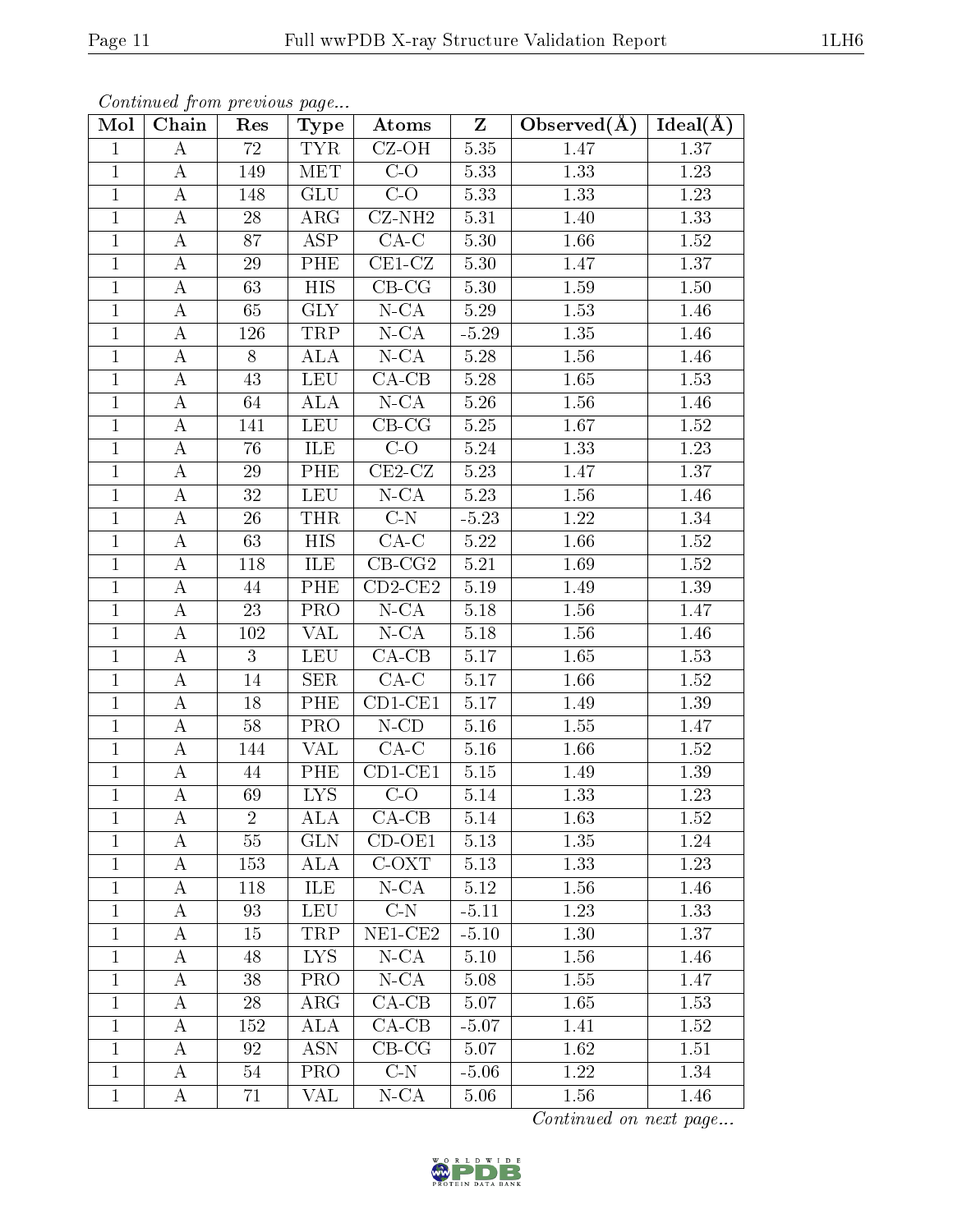| Mol | ${\rm Chain}$ | Res | Type | Atoms    |         | Observed $(A)$ | Ideal(A  |
|-----|---------------|-----|------|----------|---------|----------------|----------|
|     |               | 29  | PHE  | N-CA     | $-5.05$ | 1.36           | .46      |
|     |               | 68  | PHE  | $CE2-CZ$ | 5.05    | 1.47           | 1.37     |
|     |               | 131 |      | CA-C     | $-5.03$ | 1.39           | $1.52\,$ |
|     |               | 52  |      | CA-CB    | $-5.01$ |                | $1.53\,$ |

Continued from previous page...

All (66) bond angle outliers are listed below:

| Mol            | Chain              | Res             | <b>Type</b>               | Atoms                       | $\overline{z}$ | Observed $\binom{o}{c}$ | Ideal( $^o$ )       |
|----------------|--------------------|-----------------|---------------------------|-----------------------------|----------------|-------------------------|---------------------|
| $\mathbf{1}$   | $\boldsymbol{A}$   | 28              | $\rm{ARG}$                | $NE- CZ-NH2$                | $-10.96$       | 114.82                  | 120.30              |
| $\mathbf{1}$   | $\boldsymbol{A}$   | 16              | $\overline{\text{GLU}}$   | $OE1$ -CD-OE2               | $-10.38$       | 110.85                  | 123.30              |
| $\mathbf{1}$   | $\boldsymbol{A}$   | 112             | $\overline{GLU}$          | $OE1$ -CD-OE2               | $-10.23$       | 111.02                  | 123.30              |
| $\mathbf{1}$   | $\boldsymbol{A}$   | 15              | TRP                       | $CG-CD2-CE3$                | $-10.15$       | 124.77                  | 133.90              |
| $\overline{1}$ | $\overline{A}$     | 73              | $\overline{GLU}$          | $OE1$ -CD-OE2               | $-8.73$        | 112.82                  | 123.30              |
| $\mathbf{1}$   | A                  | 138             | <b>TYR</b>                | $CB-CG-CD2$                 | 8.70           | 126.22                  | 121.00              |
| $\overline{1}$ | А                  | 124             | $\overline{ALA}$          | $\overline{\text{CB-CA-C}}$ | $-8.46$        | 97.41                   | 110.10              |
| $\overline{1}$ | А                  | 128             | $\overline{\mathrm{GLU}}$ | $OE1$ -CD-OE2               | $-8.30$        | 113.34                  | 123.30              |
| $\overline{1}$ | $\boldsymbol{A}$   | $\overline{30}$ | <b>PHE</b>                | $CB-CG-CD2$                 | $-8.07$        | 115.15                  | 120.80              |
| $\overline{1}$ | $\boldsymbol{A}$   | 29              | $\overline{\rm PHE}$      | $CB-CG-CD1$                 | $-7.84$        | 115.31                  | 120.80              |
| $\mathbf{1}$   | $\boldsymbol{A}$   | 87              | $\overline{\text{ASP}}$   | $CB-CG-OD2$                 | $-7.55$        | 111.50                  | 118.30              |
| $\overline{1}$ | $\overline{\rm A}$ | 126             | <b>TRP</b>                | $CE2$ -CD2-CG               | $-7.44$        | 101.35                  | 107.30              |
| $\mathbf{1}$   | $\boldsymbol{A}$   | 15              | <b>TRP</b>                | $CD1-NE1-CE2$               | $-7.33$        | 102.40                  | 109.00              |
| $\mathbf{1}$   | $\boldsymbol{A}$   | $\overline{59}$ | $\overline{\mathrm{GLU}}$ | $OE1$ -CD-OE2               | $-7.19$        | 114.67                  | 123.30              |
| $\mathbf{1}$   | $\boldsymbol{A}$   | 134             | <b>TRP</b>                | $CG-CD1-NE1$                | $-7.11$        | 102.99                  | 110.10              |
| $\overline{1}$ | $\boldsymbol{A}$   | 54              | PRO                       | $N$ -CA-CB                  | 6.89           | 111.56                  | 103.30              |
| $\mathbf{1}$   | $\boldsymbol{A}$   | $\overline{5}$  | GLU                       | $OE1$ -CD-OE2               | $-6.88$        | 115.04                  | 123.30              |
| $\overline{1}$ | $\boldsymbol{A}$   | $\overline{15}$ | <b>TRP</b>                | $CH2-CZ2-CE2$               | $-6.81$        | 110.59                  | 117.40              |
| $\mathbf{1}$   | А                  | 68              | PHE                       | $CB-CG-CD1$                 | $-6.81$        | 116.03                  | 120.80              |
| $\overline{1}$ | $\boldsymbol{A}$   | 31              | <b>ILE</b>                | $CB-CA-C$                   | $-6.80$        | 97.99                   | 111.60              |
| $\mathbf{1}$   | $\boldsymbol{A}$   | 15              | <b>TRP</b>                | $CB-CG-CD1$                 | 6.79           | 135.83                  | 127.00              |
| $\overline{1}$ | $\boldsymbol{A}$   | 108             | <b>PRO</b>                | $N$ -CA-CB                  | 6.64           | 111.27                  | 103.30              |
| $\mathbf{1}$   | А                  | 72              | ${\rm TYR}$               | CG-CD1-CE1                  | $-6.57$        | 116.05                  | 121.30              |
| $\overline{1}$ | $\overline{A}$     | $\overline{29}$ | <b>PHE</b>                | $CD1$ -CG-CD2               | 6.55           | 126.82                  | $118.\overline{30}$ |
| $\mathbf{1}$   | $\boldsymbol{A}$   | 15              | TRP                       | CD2-CE3-CZ3                 | $-6.48$        | $110.37\,$              | 118.80              |
| $\overline{1}$ | $\boldsymbol{A}$   | $\overline{23}$ | $\overline{\text{PRO}}$   | $N-\overline{CA-CB}$        | 6.45           | 111.03                  | 103.30              |
| $\overline{1}$ | A                  | 134             | <b>TRP</b>                | $CD1-CG-CD2$                | 6.34           | 111.37                  | 106.30              |
| $\overline{1}$ | $\boldsymbol{A}$   | $\overline{36}$ | ILE                       | $CG1$ -CB-CG2               | $-6.28$        | 97.59                   | 111.40              |
| $\mathbf{1}$   | $\boldsymbol{A}$   | $\overline{80}$ | <b>VAL</b>                | $CA$ -CB-CG <sub>2</sub>    | $-6.26$        | 101.51                  | 110.90              |
| $\overline{1}$ | $\boldsymbol{A}$   | 138             | <b>TYR</b>                | $CG-CD2-CE2$                | 6.25           | 126.30                  | 121.30              |
| $\overline{1}$ | $\boldsymbol{A}$   | 48              | $\overline{\text{LYS}}$   | $CB-CA-C$                   | $-6.18$        | 98.05                   | 110.40              |
| $\overline{1}$ | $\boldsymbol{A}$   | <sup>19</sup>   | $\overline{ASN}$          | $N$ -CA-CB                  | $-6.07$        | 99.67                   | 110.60              |
| $\mathbf{1}$   | $\boldsymbol{A}$   | 15              | TRP                       | $CE2$ -CD2-CE3              | 6.05           | 125.96                  | 118.70              |
| $\overline{1}$ | $\boldsymbol{A}$   | $\overline{15}$ | <b>TRP</b>                | $NE1$ -CE2-CZ2              | $-6.05$        | 123.75                  | 130.40              |

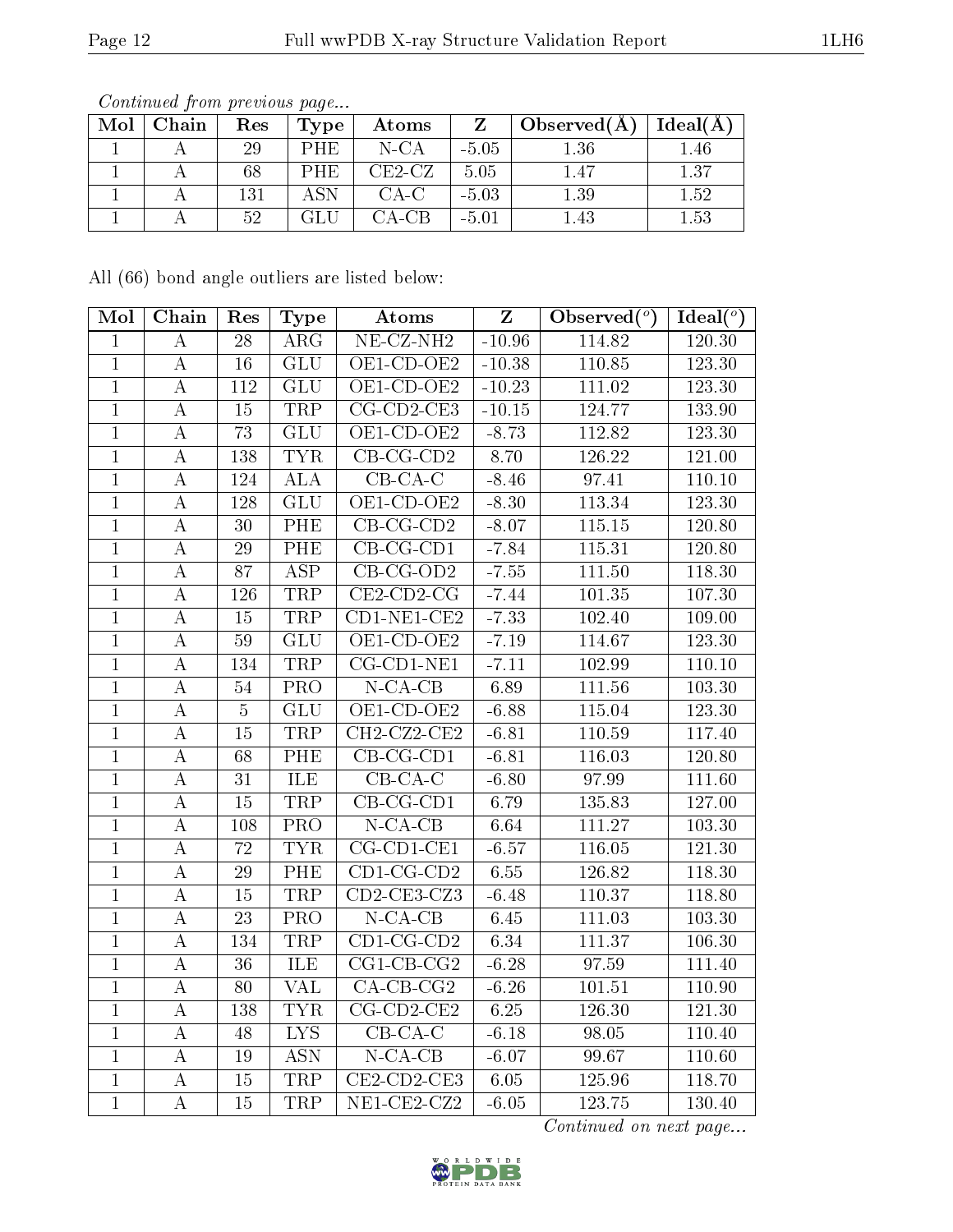| Mol            | Chain            | Res             | <b>Type</b>             | Atoms                         | $\mathbf{Z}$       | Observed $(°)$      | Ideal $(°)$ |
|----------------|------------------|-----------------|-------------------------|-------------------------------|--------------------|---------------------|-------------|
| $\mathbf{1}$   | $\bf{A}$         | 131             | $\overline{ASN}$        | $O-C-N$                       | 6.04               | 132.36              | 122.70      |
| $\overline{1}$ | $\bf{A}$         | 138             | <b>TYR</b>              | $CD1-CE1-CZ$                  | 6.00               | 125.20              | 119.80      |
| $\overline{1}$ | $\bf{A}$         | 46              | <b>PHE</b>              | $CB-CG-CD2$                   | 5.97               | 124.98              | 120.80      |
| $\overline{1}$ | $\boldsymbol{A}$ | 83              | <b>VAL</b>              | $\overline{\text{CB-CA-C}}$   | $-5.92$            | 100.15              | 111.40      |
| $\overline{1}$ | $\overline{A}$   | 152             | $\overline{ALA}$        | $CB-CA-C$                     | $-5.84$            | 101.33              | 110.10      |
| $\mathbf{1}$   | $\boldsymbol{A}$ | 133             | <b>ALA</b>              | $O-C-N$                       | $-5.83$            | 113.38              | 122.70      |
| $\mathbf{1}$   | $\bf{A}$         | 3               | <b>LEU</b>              | $CB$ -CA-C                    | 5.73               | 121.08              | 110.20      |
| $\mathbf{1}$   | $\bf{A}$         | 49              | GLY                     | $CA-C-O$                      | $-5.66$            | 110.41              | 120.60      |
| $\mathbf{1}$   | $\bf{A}$         | 78              | <b>LEU</b>              | $\overline{\text{CB-CG-CD2}}$ | $-5.65$            | 101.40              | 111.00      |
| $\overline{1}$ | $\overline{A}$   | 102             | $\overline{\text{VAL}}$ | $CA-CB-CG2$                   | $-5.57$            | 102.54              | 110.90      |
| $\overline{1}$ | $\bf{A}$         | 83              | <b>VAL</b>              | $\overline{CA-CB-CG1}$        | $-5.52$            | 102.62              | 110.90      |
| $\overline{1}$ | $\boldsymbol{A}$ | $\overline{17}$ | GLU                     | $OE1$ -CD-OE2                 | $-5.51$            | 116.69              | 123.30      |
| $\overline{1}$ | $\bf{A}$         | 33              | <b>VAL</b>              | $CB-CA-C$                     | $-5.46$            | 101.02              | 111.40      |
| $\mathbf{1}$   | $\bf{A}$         | 126             | <b>TRP</b>              | $CD1$ -CG-CD2                 | $\overline{5.43}$  | 110.65              | 106.30      |
| $\overline{1}$ | $\bf{A}$         | $\overline{72}$ | <b>TYR</b>              | $CB-CG-CD1$                   | $-5.42$            | 117.75              | 121.00      |
| $\mathbf{1}$   | $\bf{A}$         | 118             | ILE                     | $CB-CA-C$                     | $-5.41$            | 100.78              | 111.60      |
| $\overline{1}$ | $\bf{A}$         | 85              | <b>VAL</b>              | $\overline{O-C-N}$            | $-5.39$            | 114.08              | 122.70      |
| $\overline{1}$ | $\bf{A}$         | 126             | <b>TRP</b>              | $NE1$ -CE2-CD2                | 5.38               | 112.67              | 107.30      |
| $\mathbf{1}$   | $\bf{A}$         | 43              | ${\rm LEU}$             | $CB-CG-CD2$                   | $-5.31$            | 101.98              | 111.00      |
| $\mathbf{1}$   | $\bf{A}$         | 15              | <b>TRP</b>              | $NE1$ -CE2-CD2                | 5.30               | 112.60              | 107.30      |
| $\mathbf{1}$   | $\bf{A}$         | 96              | $\overline{\text{VAL}}$ | $CA$ -CB-CG2                  | $-5.28$            | 102.99              | 110.90      |
| $\overline{1}$ | $\bf{A}$         | $\overline{56}$ | <b>ASN</b>              | $\overline{\text{CB-CA-C}}$   | $-5.26$            | 99.87               | 110.40      |
| $\mathbf{1}$   | $\bf{A}$         | 17              | <b>GLU</b>              | $O-C-N$                       | $-5.26$            | 114.28              | 122.70      |
| $\mathbf{1}$   | $\bf{A}$         | 68              | <b>PHE</b>              | $CD1$ -CG-CD2                 | $\overline{5.17}$  | 125.03              | 118.30      |
| $\overline{1}$ | $\overline{A}$   | 89              | <b>THR</b>              | $N$ -CA-CB                    | $-5.11$            | 100.60              | 110.30      |
| $\mathbf{1}$   | $\bf{A}$         | 150             | <b>ASP</b>              | $\overline{CB-CG-OD1}$        | $\overline{-5.10}$ | $\overline{1}13.71$ | 118.30      |
| $\overline{1}$ | $\bf{A}$         | 90              | <b>LEU</b>              | $CB-CG-CD1$                   | 5.09               | 119.66              | 111.00      |
| $\overline{1}$ | $\bf{A}$         | 60              | <b>LEU</b>              | $CB-CG-CD1$                   | $-5.07$            | 102.39              | 111.00      |
| $\overline{1}$ | $\overline{A}$   | 114             | <b>ILE</b>              | $CB$ -CA-C                    | $-5.04$            | 101.51              | 111.60      |
| $\overline{1}$ | $\bf{A}$         | $\overline{5}$  | <b>GLU</b>              | $N$ -CA-CB                    | $-5.02$            | $101.56\,$          | 110.60      |
| $\mathbf{1}$   | $\bf{A}$         | 12              | $\overline{\text{LYS}}$ | $\overline{O-C-N}$            | 5.02               | 130.73              | 122.70      |
| $\overline{1}$ | $\overline{A}$   | $\overline{46}$ | PHE                     | $CG$ -CD2-CE2                 | 5.02               | 126.32              | 120.80      |

There are no chirality outliers.

All (12) planarity outliers are listed below:

| Mol | Chain | Res | <b>Type</b>          | Group     |
|-----|-------|-----|----------------------|-----------|
|     |       | 120 | <b>GLU</b>           | Sidechain |
|     |       | 14  | SER.                 | Mainchain |
|     |       | 150 | ASP                  | Mainchain |
|     |       |     | ALA                  | Mainchain |
|     |       | 20  | $\Delta$ T. $\Delta$ | Mainchain |

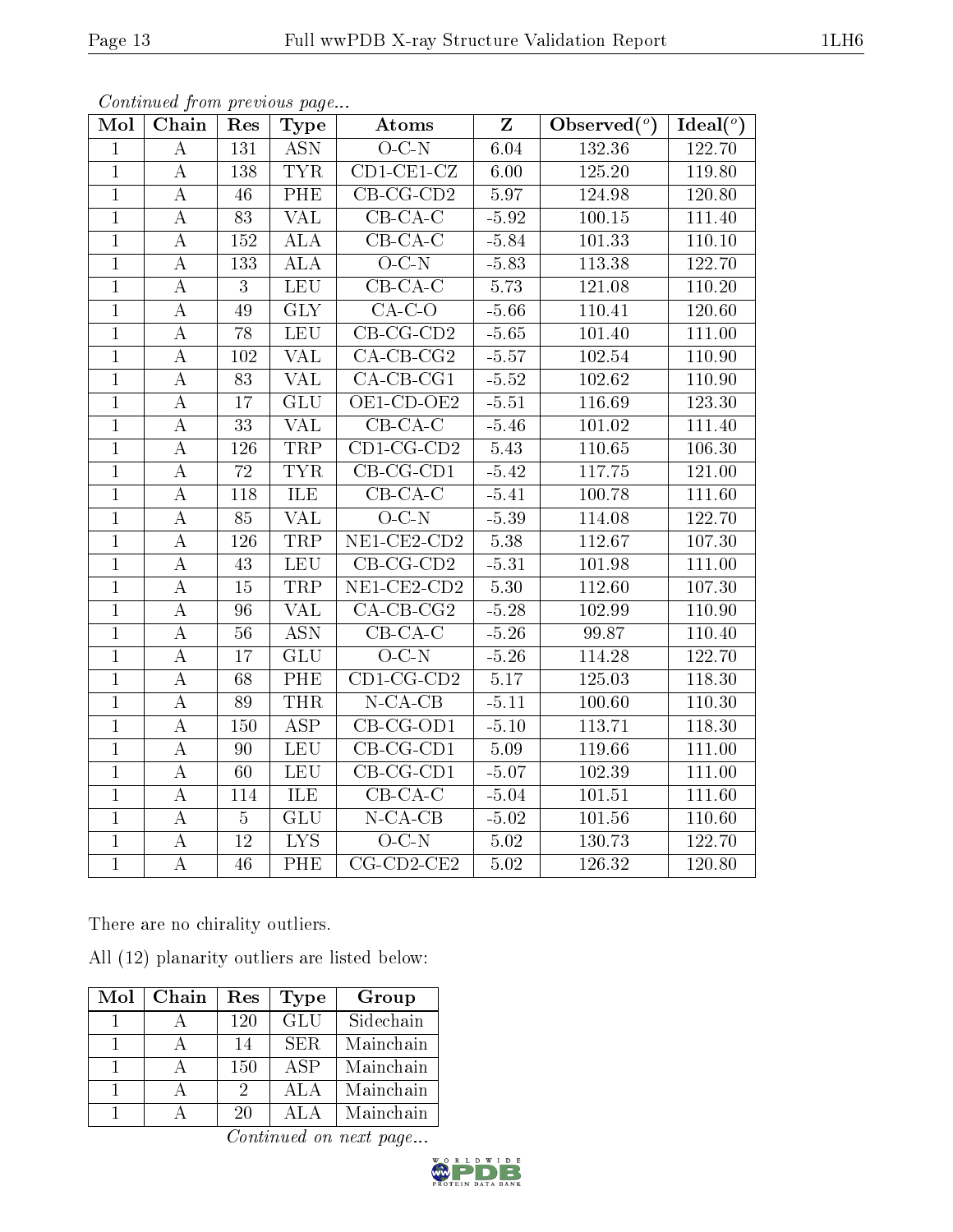| Mol          | Chain | Res | Type                    | Group     |
|--------------|-------|-----|-------------------------|-----------|
|              |       | 42  | $\overline{\text{ASP}}$ | Sidechain |
|              |       | 56  | <b>ASN</b>              | Sidechain |
| 1            |       | 57  | <b>ASN</b>              | Sidechain |
| $\mathbf{1}$ |       | 59  | GLU                     | Sidechain |
| $\mathbf{1}$ |       | 61  | <b>GLN</b>              | Sidechain |
| 1            |       | 62  | ALA                     | Mainchain |
|              |       | 87  | <b>ASP</b>              | Sidechain |

#### 5.2 Too-close contacts  $(i)$

In the following table, the Non-H and H(model) columns list the number of non-hydrogen atoms and hydrogen atoms in the chain respectively. The H(added) column lists the number of hydrogen atoms added and optimized by MolProbity. The Clashes column lists the number of clashes within the asymmetric unit, whereas Symm-Clashes lists symmetry related clashes.

| Mol |          |          |    | Chain   Non-H   H(model)   H(added)   Clashes   Symm-Clashes |
|-----|----------|----------|----|--------------------------------------------------------------|
|     | $1180\,$ | $1200\,$ | 97 | 267                                                          |
|     |          |          |    |                                                              |
|     |          |          |    |                                                              |
|     | 65       |          |    |                                                              |
|     | 1997     | 1234     | 28 | 268                                                          |

The all-atom clashscore is defined as the number of clashes found per 1000 atoms (including hydrogen atoms). The all-atom clashscore for this structure is 12.

All (28) close contacts within the same asymmetric unit are listed below, sorted by their clash magnitude.

| Atom-1<br>Atom-2 |                    | Interatomic<br>distance $(A)$ | Clash<br>overlap $(A)$ |
|------------------|--------------------|-------------------------------|------------------------|
| 1: A:95: SER: HA | 1:A:152:ALA:HB1    | 1.72                          | 0.71                   |
| 1: A:21: ASN: C  | 1:A:21:ASN:HD22    | 2.02                          | 0.61                   |
| 1:A:77:GLN:NE2   | 1: A:85:VAL:H      | 1.99                          | 0.60                   |
| 1:A:102:VAL:HG13 | 2:A:154:HEM:HAC    | 1.84                          | 0.60                   |
| 1: A:87:ASP:O    | 1: A:91: LYS: HG3  | 2.03                          | 0.58                   |
| 1:A:18:PHE:CE1   | 1:A:25:HIS:HB3     | 2.42                          | 0.55                   |
| 1: A:26:THR:HB   | 1:A:64:ALA:HB3     | 1.89                          | 0.53                   |
| 1:A:103:ALA:O    | 1:A:106:HIS:HB2    | 2.10                          | 0.51                   |
| 1: A:31: ILE: O  | 1: A:35: GLU:HG3   | 2.11                          | 0.51                   |
| 1: A:21: ASN: C  | 1:A:21:ASN:ND2     | 2.66                          | 0.49                   |
| 1:A:86:THR:HA    | 1: A:90: LEU: HD12 | 1.96                          | 0.48                   |
| 1: A:116: LYS:O  | 1:A:120:GLU:HG3    | 2.16                          | 0.46                   |

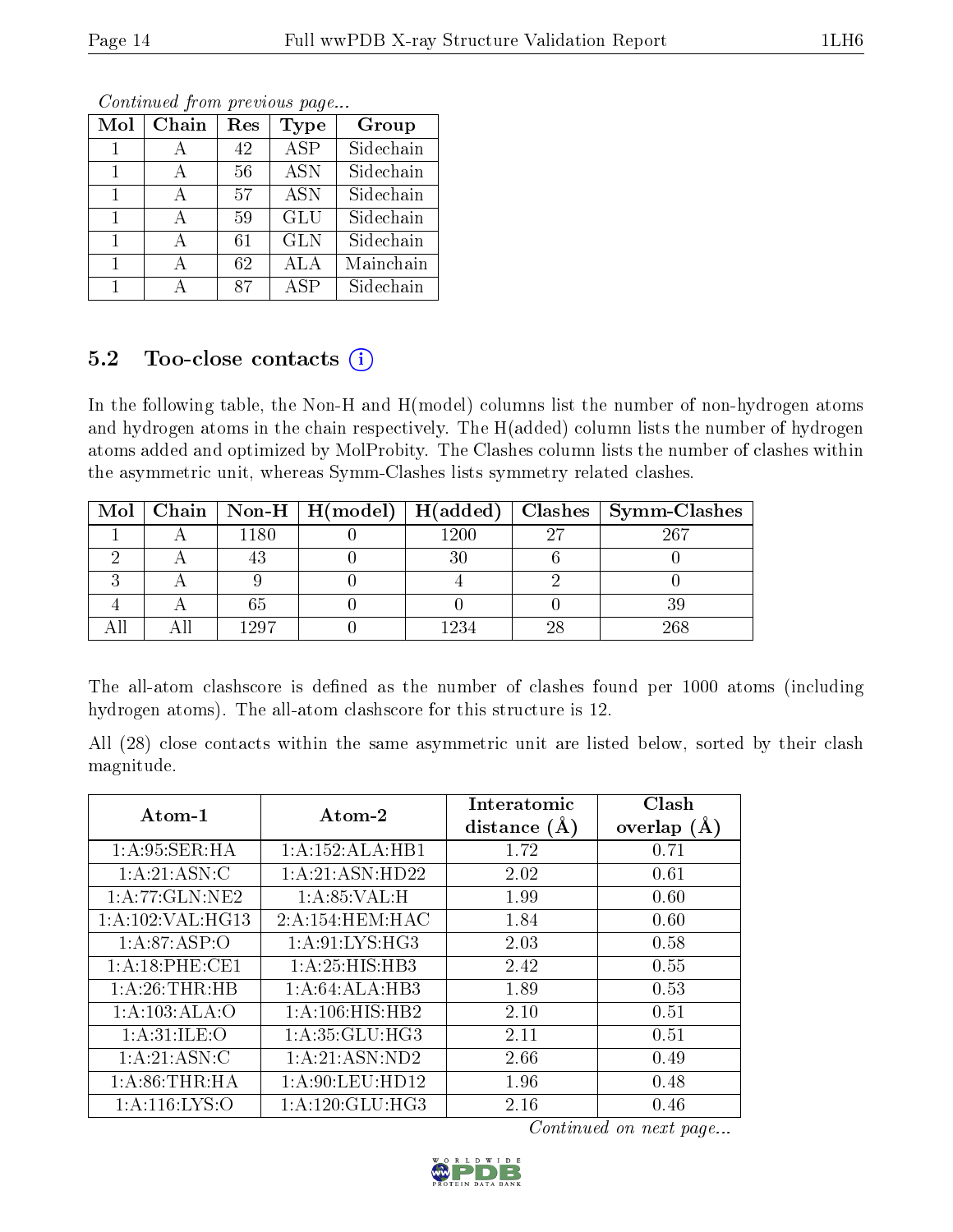| $\boldsymbol{\mathrm{Atom}\text{-}1}$ | $\boldsymbol{\mathrm{Atom}\text{-}2}$ | Interatomic    | Clash           |
|---------------------------------------|---------------------------------------|----------------|-----------------|
|                                       |                                       | distance $(A)$ | overlap $(\AA)$ |
| 1: A:93:LEU:HA                        | 1: A:93:LEU:HD23                      | 1.60           | 0.45            |
| 1: A:92: ASN:O                        | 1: A:96: VAL:HG12                     | 2.17           | 0.44            |
| 2:A:154:HEM:CAA                       | 3:A:155:NIO:H1                        | 2.52           | 0.44            |
| 1: A:67: VAL:HG22                     | 2:A:154:HEM:CHB                       | 2.49           | 0.43            |
| 1:A:29:PHE:O                          | 1: A: 33: VAL:HG23                    | 2.20           | 0.42            |
| 1:A:100:LYS:HB3                       | 2:A:154:HEM:HMD1                      | 2.00           | 0.42            |
| 1:A:1:GLY:HA3                         | 1:A:7:GLN:HE22                        | 1.84           | 0.42            |
| 1: A:100: LYS: HG3                    | 2:A:154:HEM:HAD2                      | 2.01           | 0.42            |
| 1: A:63: HIS: HB3                     | 3:A:155:NIO:O2                        | 2.20           | 0.42            |
| 1: A:95: SER: HA                      | 1:A:152:ALA:CB                        | 2.47           | 0.41            |
| 1: A:97: HIS: CE1                     | 2:A:154:HEM:NA                        | 2.88           | 0.41            |
| 1: A:117:THR:O                        | 1: A:121: VAL:HG23                    | 2.21           | 0.41            |
| 1: A:53: VAL:HA                       | 1:A:54:PRO:HD2                        | 1.93           | 0.40            |
| 1:A:7:GLN:O                           | 1: A:10:LEU:HB2                       | 2.21           | 0.40            |
| 1:A:37:ALA:HA                         | 1:A:38:PRO:HD2                        | 1.94           | 0.40            |

All (268) symmetry-related close contacts are listed below. The label for Atom-2 includes the symmetry operator and encoded unit-cell translations to be applied.

| Atom-1                     | Atom-2                 | Interatomic    | Clash         |
|----------------------------|------------------------|----------------|---------------|
|                            |                        | distance $(A)$ | overlap $(A)$ |
| 1:A:126:TRP:C              | 1:A:131:ASN:O[2 675]   | 0.48           | 1.72          |
| 1: A:9:ALA:N               | 1:A:13:SER:N[2 675]    | 0.56           | 1.64          |
| 1:A:118:ILE:CG2            | 1:A:129:GLU:CB[2 675]  | 0.58           | 1.62          |
| 1: A: 130: LEU: CA         | 1:A:130:LEU:CG[2 675]  | 0.62           | 1.58          |
| 1: A: 10: LEU: C           | 1:A:10:LEU:C[2 675]    | 0.65           | 1.55          |
| 1:A:126:TRP:CD1            | 1:A:128:GLU:O[2 675]   | 0.72           | 1.48          |
| $1:A:128:GL\overline{U:N}$ | 4:A:210:HOH:O[2 675]   | 0.72           | 1.48          |
| 1:A:4:THR:N                | 1:A:17:GLU:CG[2 675]   | 0.74           | 1.46          |
| 1: A:8:ALA:N               | 1:A:13:SER:C[2 675]    | 0.81           | 1.39          |
| 1:A:56:ASN:OD1             | 4:A:170:HOH:O[1 545]   | 0.83           | 1.37          |
| 1:A:7:GLN:CA               | 1:A:14:SER:CA[2 675]   | 0.87           | 1.33          |
| 1:A:134:TRP:CA             | 4:A:217:HOH:O[2 675]   | 0.88           | 1.32          |
| 1: A:6: SER: C             | 1:A:15:TRP:N[2 675]    | 0.88           | 1.32          |
| 1: A: 4: THEN: CB          | 1:A:17:GLU:CA[2 675]   | 0.91           | 1.29          |
| 1:A:9:ALA:CA               | 1:A:12:LYS:CA[2 675]   | 0.92           | 1.28          |
| 1: A:9:ALA:N               | 1:A:12:LYS:C[2 675]    | 0.94           | 1.26          |
| 1: A:6: SER:C              | 1:A:14:SER:C[2 675]    | 0.95           | 1.25          |
| 1: A:19: ASN:N             | $4:A:220:HOH:O[2_675]$ | 0.95           | 1.25          |
| 1:A:9:ALA:CA               | 1:A:12:LYS:C[2 675]    | 0.96           | 1.24          |
| 1: A: 5: GLU: C            | 1:A:16:GLU:N[2 675]    | 0.97           | 1.23          |

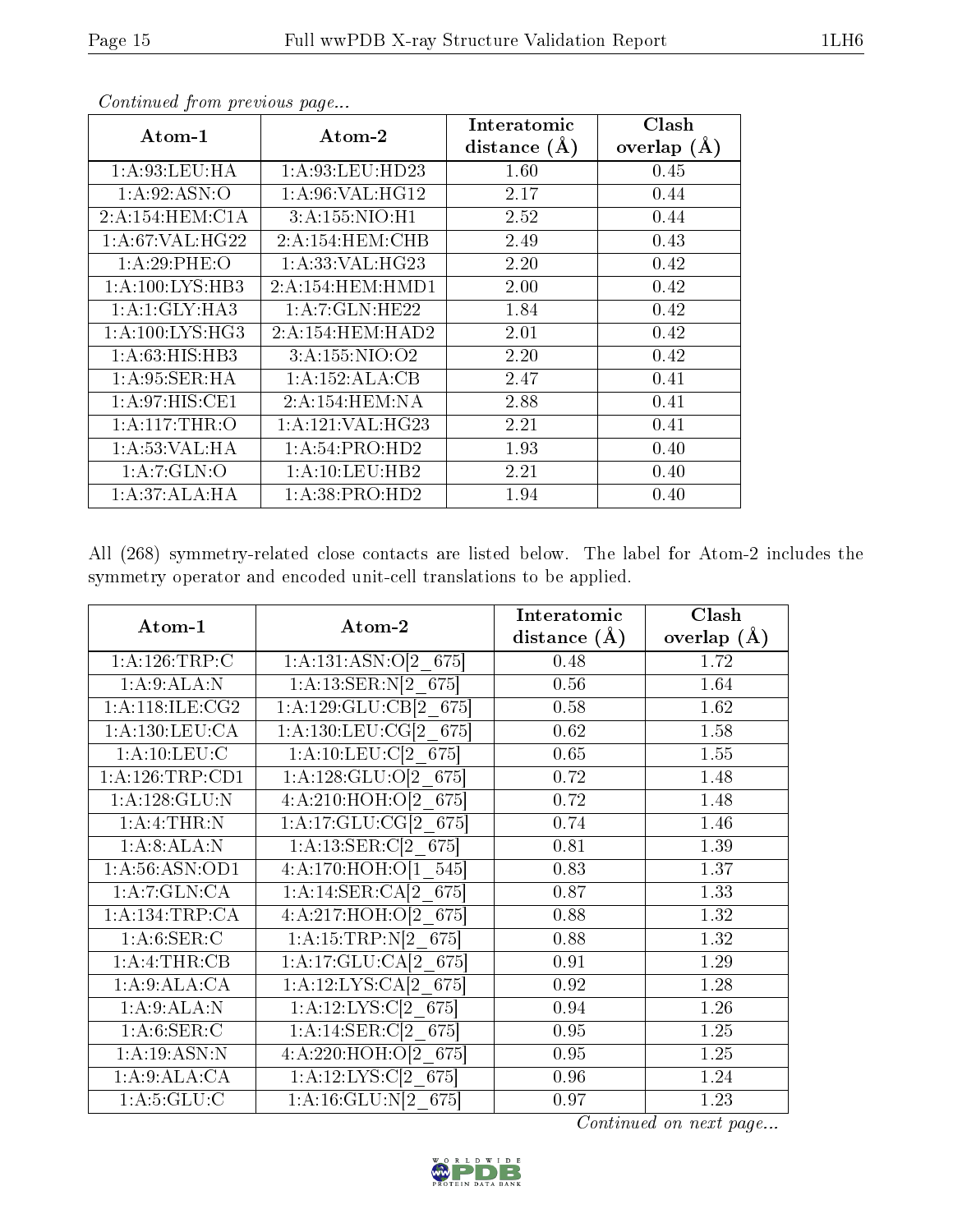| Atom-1                              |                            | Interatomic       | Clash             |
|-------------------------------------|----------------------------|-------------------|-------------------|
|                                     | Atom-2                     | distance $(A)$    | overlap $(A)$     |
| 1: A: 122: VAL: CG2                 | $1:A:132[A].SER:OG[2_675]$ | 0.98              | 1.22              |
| 1:A:8:ALA:CA                        | $1:A:13:SER:CA[2_675]$     | 0.98              | $\overline{1.22}$ |
| 1:A:7:GLN:NE2                       | 1:A:122:VAL:CA[2 675]      | 0.98              | 1.22              |
| 1: A: 130: LEU: CA                  | 1:A:130:LEU:CD2[2 675]     | 0.99              | 1.21              |
| 1:A:8:ALA:C                         | 1:A:13:SER:CA[2 675]       | 0.99              | 1.21              |
| 1:A:8:ALA:C                         | $1:A:13:SER:N[2_675]$      | 1.00              | $1.20\,$          |
| 1:A:8:ALA:CA                        | $1:A:13:SER:CB[2_675]$     | 1.00              | 1.20              |
| 1: A:118: ILE: O                    | 1:A:129:GLU:OE2[2_675]     | 1.01              | 1.19              |
| 1: A:5: GLU:CA                      | $1:A:16:GLU:CB[2_675]$     | 1.01              | 1.19              |
| 1:A:126:TRP:C                       | $1:A:131:ASN:C[2_675]$     | 1.01              | 1.19              |
| 1: A: 10: LEU: CA                   | 1:A:10:LEU:C[2 675]        | 1.02              | 1.18              |
| 1:A:9:ALA:C                         | 1:A:12:LYS:N[2 675]        | $\overline{1.03}$ | 1.17              |
| 1: A: 4: THR: CB                    | $1:A:17:GLU:Cl2$ 675       | $\overline{1}.03$ | 1.17              |
| 1:A:9:ALA:CB                        | 1:A:12:LYS:CA[2 675]       | $\overline{1.05}$ | 1.15              |
| 1:A:127:SER:N                       | 1:A:131:ASN:CA[2 675]      | 1.06              | 1.14              |
| $1:A:4:\overline{THR:CA}$           | $1:A:17:GLU:CA[2_675]$     | 1.06              | 1.14              |
| 1: A: 10: LEU: CA                   | 1:A:11:VAL: N[2 675]       | 1.06              | 1.14              |
| 1: A:6: SER: N                      | 1:A:16:GLU:N[2 675]        | 1.09              | 1.11              |
| 1: A:6: SER:CA                      | 1:A:15:TRP:CA[2 675]       | 1.09              | 1.11              |
| 1: A:5: GLU: N                      | $1:A:16:GLU:Cl2$ 675       | 1.11              | 1.09              |
| 1: A:119: LYS:C                     | 4:A:181:HOH:O[2 675]       | 1.11              | 1.09              |
| 1:A:119:LYS:CA                      | 4:A:181:HOH:O[2 675]       | 1.13              | 1.07              |
| 1: A:3: LEU: N                      | 1:A:17:GLU:OE1[2 675]      | 1.13              | 1.07              |
| 1:A:7:GLN:N                         | 1:A:14:SER:C[2 675]        | 1.14              | 1.06              |
| 1:A:7:GLN:C                         | 1:A:14:SER:N[2 675]        | 1.16              | 1.04              |
| 1:A:126:TRP:CA                      | $1:A:131:ASN:C[2_675]$     | 1.19              | 1.01              |
| $1:A:126:TRP:\overline{\text{CE3}}$ | $1:A:131:ASN:OD1[2_675]$   | $\overline{1}.19$ | 1.01              |
| 1: A: 10: LEU: CA                   | $1:A:10:LEU:O[2]$ 675      | 1.19              | $\overline{1.01}$ |
| 1: A: 130: LEU: CB                  | $1:A:130:LEU:CG[2_675]$    | 1.20              | 1.00              |
| 1: A: 125: LYS: CG                  | 1:A:136:ILE:CB[2 675]      | 1.20              | 1.00              |
| 1: A:5: GLU:CA                      | 1: A: 16: GLU: CA[2 675]   | 1.21              | 0.99              |
| 1: A:5: GLU: C                      | 1:A:16:GLU:CA[2 675]       | 1.21              | 0.99              |
| 1: A: 7: GLN:N                      | 1:A:14:SER:CA[2 675]       | 1.22              | 0.98              |
| 1: A: 4: THEN: C                    | 1:A:17:GLU:N[2 675]        | 1.24              | 0.96              |
| 1:A:126:TRP:O                       | 1:A:131:ASN:O[2 675]       | 1.25              | 0.95              |
| 1:A:130:LEU:CB                      | 1:A:130:LEU:CB[2 675]      | 1.25              | 0.95              |
| 1:A:6:SER:CA                        | 1:A:15:TRP:C[2 675]        | 1.26              | 0.94              |
| 1: A: 10: LEU: CD1                  | 1:A:134:TRP:NE1[2 675]     | 1.28              | 0.92              |
| 1:A:7:GLN:OE1                       | 1:A:17:GLU:OE2[2 675]      | 1.28              | 0.92              |
| 1:A:127:SER:N                       | 1:A:131:ASN:C[2 675]       | 1.29              | 0.91              |
| 1: A: 135: THR: OG1                 | 4:A:159:HOH:O[2_675]       | 1.33              | 0.87              |

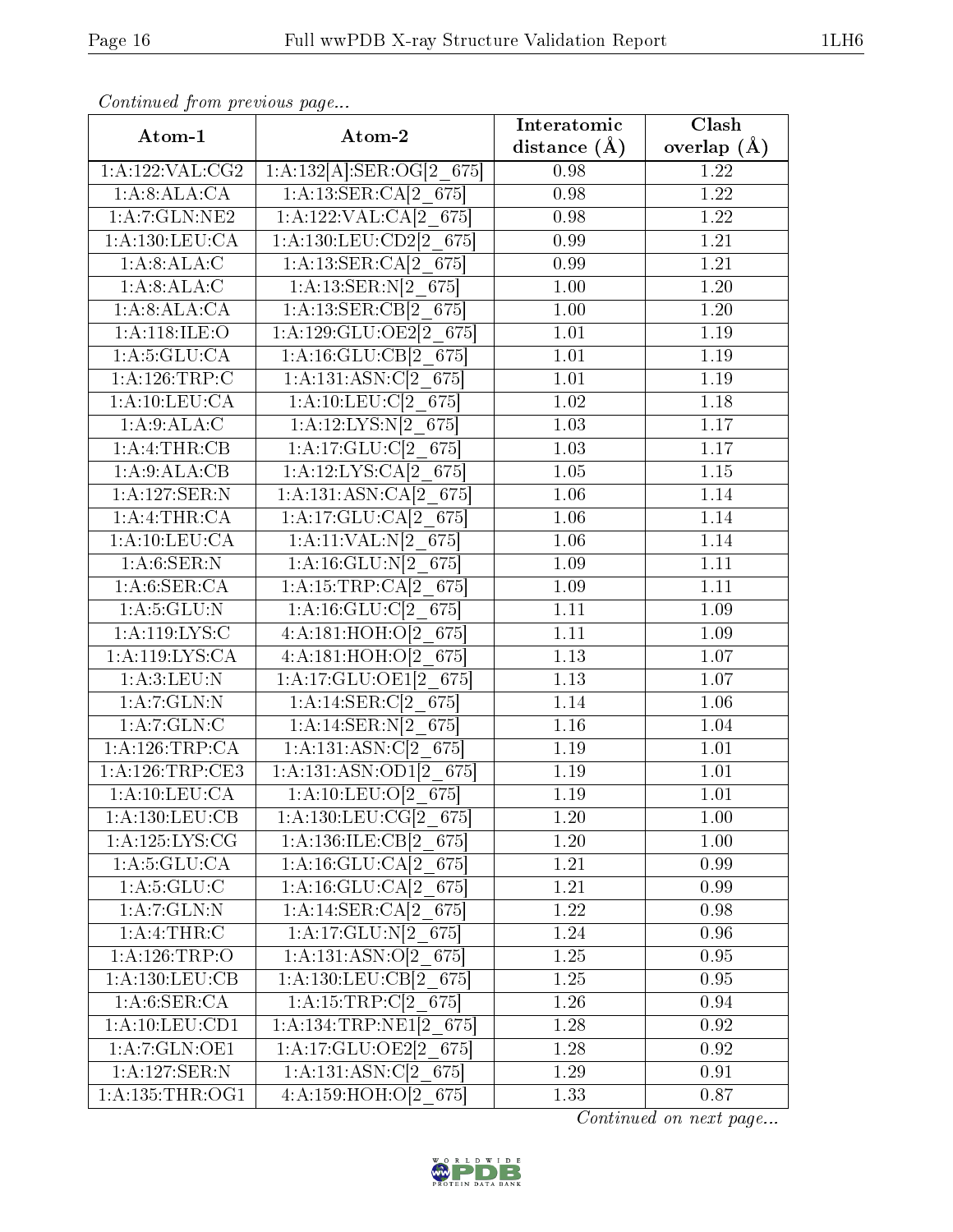| Atom-1                       | Atom-2                       | Interatomic       | Clash             |
|------------------------------|------------------------------|-------------------|-------------------|
|                              |                              | distance $(A)$    | overlap $(A)$     |
| 1: A:3: LEU: C               | 1:A:17:GLU:CG[2 675]         | 1.34              | 0.86              |
| 1:A:126:TRP:NE1              | 1:A:128:GLU:O[2 675]         | 1.37              | 0.83              |
| 1: A:6: SER:O                | 1:A:15:TRP:N[2 675]          | 1.37              | 0.83              |
| 1:A:8:ALA:CA                 | 1:A:13:SER:OG[2 675]         | 1.37              | 0.83              |
| 1: A:9: ALA:O                | 1:A:12:LYS:N[2 675]          | 1.38              | 0.82              |
| 1:A:130:LEU:N                | $1:A:130:LEU:CD2[2_675]$     | 1.39              | 0.81              |
| 1: A:6: SER:CA               | 1:A:15:TRP:N[2 675]          | 1.39              | 0.81              |
| 1: A:6: SER: N               | $1:A:15:TRP:Cl2$ 675         | 1.39              | 0.81              |
| 1: A:4:THR:OG1               | 1:A:17:GLU:CA[2 675]         | 1.39              | 0.81              |
| 1:A:9:ALA:N                  | $1:A:13:SER:CA[2_675]$       | 1.39              | 0.81              |
| 1: A:6: SER:OG               | 1:A:14:SER:O[2 675]          | 1.39              | 0.81              |
| 1:A:6:SER:CB                 | $1:A:15:TRP:CA[2_675]$       | 1.40              | 0.80              |
| 1:A:128:GLU:CA               | 4:A:210:HOH:O[2 675]         | 1.41              | 0.79              |
| 1:A:127:SER:N                | $1:A:131:ASN:O[2_675]$       | $\overline{1.42}$ | 0.78              |
| 1:A:122:VAL:O                | 1:A:136:ILE:CD1[2]675]       | 1.43              | 0.77              |
| 1:A:8:ALA:N                  | 1:A:13:SER:O[2 675]          | 1.44              | 0.76              |
| $1:A:\overline{118:ILE:CG2}$ | 1:A:129:GLU:CG[2 675]        | 1.44              | 0.76              |
| 1:A:4:THR:N                  | 1:A:17:GLU:CB[2 675]         | 1.45              | 0.75              |
| 1:A:9:ALA:CA                 | $1:A:13:SER:N[2_675]$        | 1.45              | 0.75              |
| 1: A:5: GLU:N                | 1:A:17:GLU:N[2 675]          | 1.45              | 0.75              |
| 1:A:7:GLN:CG                 | 1:A:122:VAL:CG1[2 675]       | 1.46              | 0.74              |
| 1:A:124:ALA:O                | 1:A:135:THR:CB[2 675]        | 1.48              | 0.72              |
| 1:A:8:ALA:C                  | 1:A:13:SER:CB[2 675]         | 1.49              | 0.71              |
| 1: A: 126: TRP: NE1          | $1:A:128:GLU:Cl2$ 675        | 1.50              | 0.70              |
| 1:A:124:ALA:O                | $1:A:135:THR:CG2[2_675]$     | 1.50              | 0.70              |
| 1:A:9:ALA:CB                 | 1:A:12:LYS:C[2 675]          | 1.50              | $\overline{0.70}$ |
| 1:A:79:GLU:CG                | $4:A:204:HOH:O[2]$ 675       | 1.51              | 0.69              |
| 1:A:3:LEU:CA                 | 1:A:17:GLU:CD[2 675]         | $\overline{1}.52$ | 0.68              |
| 1: A:7: GLN: NE2             | $1:A:122:VAL:CB[2_675]$      | 1.54              | 0.66              |
| 1:A:18:PHE:C                 | 4:A:220:HOH:O[2 675]         | 1.56              | 0.64              |
| 1: A: 10: LEU: C             | 1:A:11:VAL:N[2 675]          | 1.56              | 0.64              |
| 1: A:10:LEV:O                | 1:A:10:LEU:CB[2 675]         | 1.57              | 0.63              |
| 1: A: 10: LEU: CD1           | 1:A:14:SER:OG[2 675]         | 1.57              | 0.63              |
| 1: A:5: GLU:O                | 1:A:16:GLU:N[2 675]          | 1.58              | 0.62              |
| 1: A:56: ASN: CG             | 4:A:170:HOH:O[1 545]         | 1.59              | 0.61              |
| 1: A: 10: LEU: CA            | 1:A:11:VAL:CA[2 675]         | 1.59              | 0.61              |
| $1:A:5:\overline{GLU:CB}$    | 1:A:16:GLU:CA[2 675]         | 1.60              | 0.60              |
| 1:A:8:ALA:N                  | 1:A:14:SER:N[2 675]          | 1.60              | 0.60              |
| 1:A:119:LYS:O                | 4:A:181:HOH:O[2 675]         | 1.61              | 0.59              |
| 1:A:7:GLN:OE1                | 1:A:17:GLU:CD[2 675]         | 1.62              | 0.58              |
| 1:A:122:VAL:CC               | $1:A:132[C]:\nSER:OG[2_675]$ | 1.62              | 0.58              |

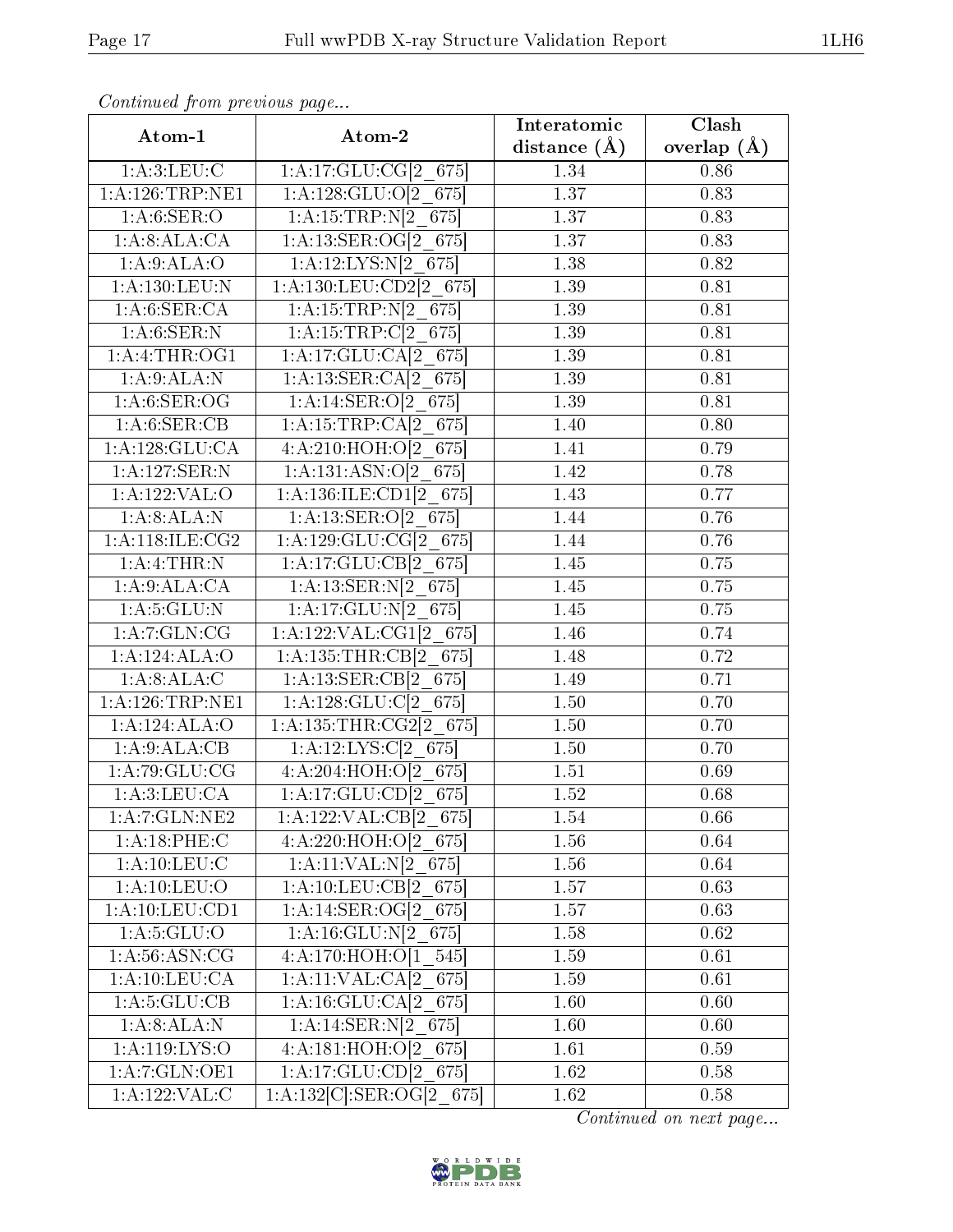| Continued from previous page |                                                                |                               |                        |  |
|------------------------------|----------------------------------------------------------------|-------------------------------|------------------------|--|
| Atom-1                       | Atom-2                                                         | Interatomic<br>distance $(A)$ | Clash<br>overlap $(A)$ |  |
| 1:A:7:GLN:C                  | 1:A:13:SER:C[2 675]                                            | 1.62                          | 0.58                   |  |
| 1: A: 125: LYS: O            | 1:A:134:TRP:N[2 675]                                           | 1.62                          | 0.58                   |  |
| 1:A:134:TRP:N                | 4:A:217:HOH:O[2 675]                                           | 1.64                          | 0.56                   |  |
| 1: A:3: LEU: CG              | 1:A:125:LYS:CE[2 675]                                          | 1.64                          | 0.56                   |  |
| 1:A:1:GLY:CA                 | 1:A:121:VAL:O[2 675]                                           | 1.66                          | 0.54                   |  |
| 1:A:4:THR:OG1                | $1:A:17:GLU:Cl2$ 675                                           | 1.66                          | 0.54                   |  |
| 1:A:8:ALA:N                  | 1:A:13:SER:CA[2 675]                                           | 1.66                          | 0.54                   |  |
| 1:A:10:LEU:CG                | 1:A:14:SER:OG[2 675]                                           | 1.66                          | 0.54                   |  |
| 1:A:130:LEU:CA               | 1:A:130:LEU:CB[2 675]                                          | 1.66                          | 0.54                   |  |
| 1:A:4:THR:OG1                | 1:A:17:GLU:CB[2 675]                                           | 1.67                          | 0.53                   |  |
| 1: A:10:LEU: N               | 1:A:10:LEU:O[2 675]                                            | 1.67                          | 0.53                   |  |
| 1: A:6: SER:CA               | 1:A:16:GLU:N[2 675]                                            | 1.68                          | 0.52                   |  |
| 1:A:126:TRP:O                | $1:$ A:135:THR:OG1[2_675]                                      | 1.68                          | 0.52                   |  |
| 1: A:5: GLU:CA               | $1:A:16:GLU:Cl2$ 675                                           | 1.68                          | 0.52                   |  |
| 1: A:5: GLU: C               | 1:A:16:GLU:CB[2 675]                                           | 1.68                          | 0.52                   |  |
| 1: A:3: LEU: N               | 1:A:17:GLU:CD[2 675]                                           | 1.69                          | 0.51                   |  |
| 1:A:126:TRP:NE1              | 1:A:128:GLU:CA[2 675]                                          | 1.69                          | 0.51                   |  |
| 1: A:118: ILE:C              | 1:A:129:GLU:OE2[2 675]                                         | 1.69                          | 0.51                   |  |
| 1:A:9:ALA:CA                 | 1:A:12:LYS:N[2 675]                                            | 1.70                          | 0.50                   |  |
| 1:A:134:TRP:N                | 4:A:190:HOH:O[2 675]                                           | 1.70                          | 0.50                   |  |
| 1: A: 7: GLN:N               | 1:A:14:SER:O[2 675]                                            | 1.70                          | 0.50                   |  |
| 1: A:126:TRP:CE3             | 1:A:131:ASN:CG[2 675]                                          | 1.71                          | 0.49                   |  |
| 1:A:7:GLN:CA                 | 1:A:14:SER:N[2 675]                                            | 1.71                          | 0.49                   |  |
| 1:A:126:TRP:CA               | 1:A:131:ASN:O[2 675]                                           | 1.71                          | 0.49                   |  |
| 1:A:9:ALA:CB                 | 1:A:12:LYS:O[2 675]                                            | 1.71                          | 0.49                   |  |
| 1: A:4:THR: C                | 1:A:17:GLU:CA[2 675]                                           | 1.71                          | 0.49                   |  |
| 1:A:130:LEU:C                | 1:A:130:LEU:CD2[2 675]                                         | 1.72                          | 0.48                   |  |
| 1:A:4:THR:CA                 | $\overline{1\text{:}A\text{:}17\text{:}GLU\text{:}CB}[2\_675]$ | 1.72                          | 0.48                   |  |
| 1: A: 130: LEU: C            | $1:A:130:LEU:CB[2_675]$                                        | 1.73                          | 0.47                   |  |
| 1:A:8:ALA:CB                 | 1:A:13:SER:OG[2_675]                                           | 1.73                          | 0.47                   |  |
| 1: A: 7: GLN: CD             | 1:A:17:GLU:OE2[2_675]                                          | 1.73                          | 0.47                   |  |
| 1: A:10:LEU: N               | $1:A:11:VAL:Cl2$ 675                                           | 1.73                          | 0.47                   |  |
| 1:A:129:GLU:O                | 1:A:130:LEU:CD2[2_675]                                         | $1.74\,$                      | 0.46                   |  |
| 1:A:8:ALA:O                  | 1:A:9:ALA: $O[2 \ 675]$                                        | $1.75\,$                      | 0.45                   |  |
| 1: A:6: SER:C                | $1:A:14:\overline{\text{SER}:CA}[2\_675]$                      | $1.75\,$                      | 0.45                   |  |
| 1: A:6: SER: N               | $1:A:16:GLU:CA[2_675]$                                         | 1.76                          | 0.44                   |  |
| 1:A:127:SER:C                | $4:\overline{A}:210:\overline{HOH}:O[2_675]$                   | 1.76                          | 0.44                   |  |
| 1: A:6: SER: N               | $1:A:17:GLU:N[2_675]$                                          | 1.76                          | 0.44                   |  |
| 1: A: 7: GLN: NE2            | 1:A:122:VAL:CG1[2_675]                                         | 1.76                          | 0.44                   |  |
| 1: A:118: ILE: CB            | $1:A:129:GLU:CB[2_675]$                                        | 1.76                          | 0.44                   |  |
| 1: A: 10: LEU: C             | $1:A:10:LEU:O[2_675]$                                          | 1.76                          | 0.44                   |  |

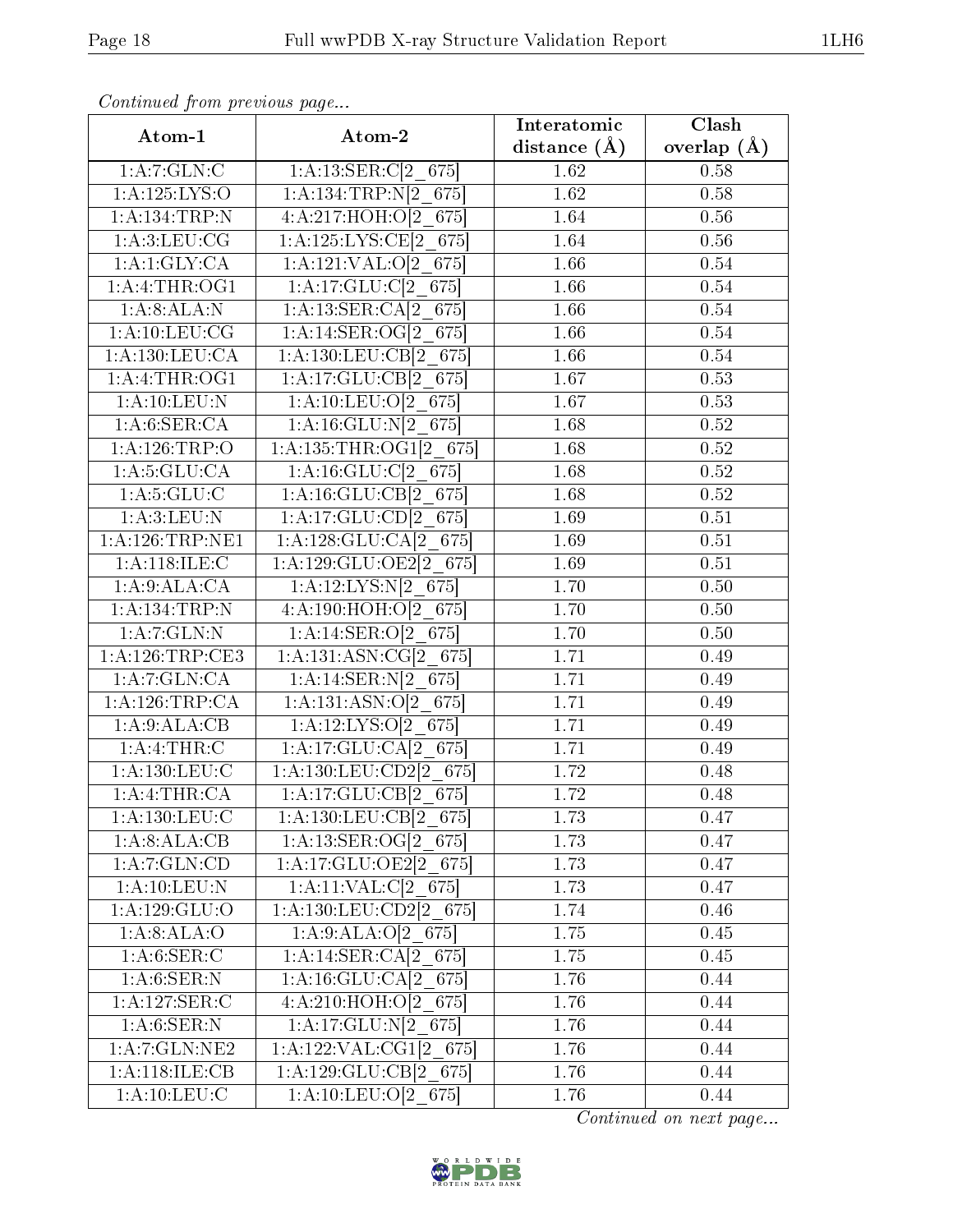| onning on procedule page<br>Atom-1 | Atom-2                                    | Interatomic    | $\overline{\text{Clash}}$ |
|------------------------------------|-------------------------------------------|----------------|---------------------------|
|                                    |                                           | distance $(A)$ | overlap $(\AA)$           |
| 1: A:4:THR:O                       | $1:A:13:SER:O[2_675]$                     | 1.76           | 0.44                      |
| 1:A:126:TRP:CD2                    | 1:A:131:ASN:CB[2 675]                     | 1.77           | 0.43                      |
| 1: A: 126: TRP: CD1                | $1:A:128:GLU:Cl2$ 675                     | 1.78           | 0.42                      |
| 1:A:9:ALA:CA                       | 1:A:12:LYS:CB[2 675]                      | 1.78           | 0.42                      |
| 1: A:5: GLU:O                      | $1:A:12:LYS:O[2_675]$                     | 1.78           | 0.42                      |
| 1:A:7:GLN:CA                       | 1:A:14:SER:CB[2 675]                      | 1.80           | 0.40                      |
| 1: A:4:THR:OG1                     | $1:A:18:PHE:N[2_675]$                     | 1.80           | 0.40                      |
| 1:A:4:THR:CB                       | $1:A:17:GLU:CB[2_675]$                    | 1.80           | 0.40                      |
| 1:A:7:GLN:CD                       | $1:A:122:VAL:CG1[2_675]$                  | 1.81           | 0.39                      |
| 1: A: 123: GLY: N                  | $1:A:132[C]:\nSER:OG[2_675]$              | 1.81           | 0.39                      |
| 1: A:6: SER:O                      | 1:A:14:SER:N[2 675]                       | 1.81           | 0.39                      |
| 4:A:159:HOH:O                      | 4:A:176:HOH:O[2 675]                      | 1.82           | 0.38                      |
| 1:A:8:ALA:O                        | 1:A:13:SER:CB[2 675]                      | 1.82           | 0.38                      |
| 1: A:5: GLU:CB                     | 1:A:16:GLU:CB[2 675]                      | 1.82           | 0.38                      |
| 1: A:6: SER:O                      | 1:A:14:SER:C[2 675]                       | 1.83           | 0.37                      |
| 1: A:5: GLU:N                      | 1:A:16:GLU:O[2 675]                       | 1.83           | 0.37                      |
| 1: A:3: LEU: CD1                   | 1:A:125:LYS:CE[2 675]                     | 1.83           | 0.37                      |
| 1: A:6: SER: N                     | $1:A:16:GLU:Cl2$ 675                      | 1.84           | 0.36                      |
| 1: A:6: SER:CB                     | 1:A:15:TRP:C[2 675]                       | 1.85           | $0.35\,$                  |
| 1:A:9:ALA:C                        | $1:A:12:LYS:CA[2_675]$                    | 1.85           | $0.35\,$                  |
| 1: A: 126: TRP: CD2                | 4:A:189:HOH:O[2 675]                      | 1.85           | 0.35                      |
| 1: A: 125: LYS: O                  | 1:A:133:ALA:C[2 675]                      | 1.85           | $0.35\,$                  |
| 1:A:130:LEU:N                      | 1: A: 130: LEU: CG[2 675]                 | 1.86           | 0.34                      |
| 1: A: 4: THEN: CB                  | 1:A:17:GLU:O[2 675]                       | 1.86           | 0.34                      |
| 1:A:125:LYS:CA                     | 1:A:136:ILE:N[2 675]                      | 1.87           | 0.33                      |
| 1: A:6: SER:O                      | $1:A:14:SER:CA[2_675]$                    | 1.88           | 0.32                      |
| 1:A:9:ALA:C                        | 1:A:11:VAL:Cl <sub>2</sub> 675            | 1.88           | 0.32                      |
| 1: A:119: LYS:N                    | 4:A:181:HOH:O[2 675]                      | 1.88           | 0.32                      |
| 1: A:9:ALA:N                       | 1:A:12:LYS:O[2 675]                       | 1.88           | 0.32                      |
| 1: A: 10: LEU: N                   | $1:A:12:\overline{\text{LYS:}N[2 \ 675]}$ | 1.89           | 0.31                      |
| 1:A:7:GLN:NE2                      | $1:A:122:VAL:N[2_675]$                    | 1.89           | 0.31                      |
| 1:A:15:TRP:CB                      | 4:A:219:HOH:O[2 675]                      | 1.89           | 0.31                      |
| 1: A:3: LEU: CD2                   | 4:A:201:HOH:O[2 675]                      | 1.90           | 0.30                      |
| 1: A:5: GLU: CG                    | $1:\!A:\!16:\!GLU:\!CG[2\;675]$           | 1.90           | 0.30                      |
| 1: A:56: ASN:CB                    | 4:A:187:HOH:O[1 545]                      | 1.90           | 0.30                      |
| 1:A:7:GLN:OE1                      | 1:A:17:GLU:OE1[2 675]                     | 1.90           | 0.30                      |
| 1:A:16:GLU:OE1                     | 1:A:79:GLU:OE1[2 675]                     | 1.91           | 0.29                      |
| 1: A:126:TRP:C                     | 1:A:131:ASN:CA[2 675]                     | 1.91           | 0.29                      |
| 1: A:3: LEU: CA                    | 1:A:17:GLU:OE1[2 675]                     | $1.92\,$       | 0.28                      |
| 1: A:119:LYS:CE                    | 1:A:128:GLU:CG[2 675]                     | 1.92           | 0.28                      |
| 1: A:126:TRP:CG                    | 1:A:128:GLU:O[2 675]                      | 1.92           | 0.28                      |

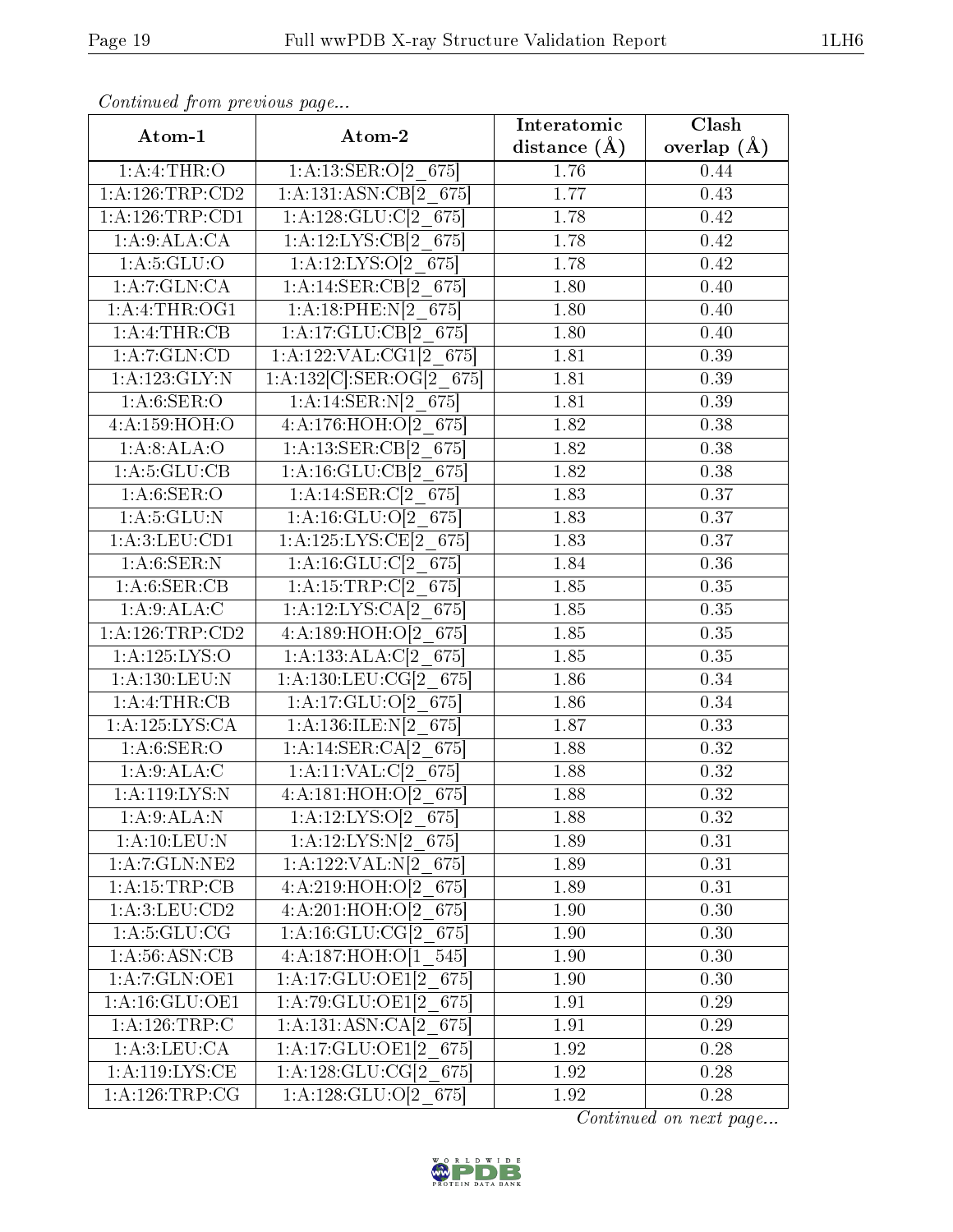| Atom-1                    | Atom-2                                  | Interatomic<br>distance $(A)$ | Clash<br>overlap $(\AA)$ |
|---------------------------|-----------------------------------------|-------------------------------|--------------------------|
|                           | 1:A:127:SER:CA   1:A:131:ASN:ND2[2 675] | 1.93                          | 0.27                     |
| 1: A:5: GLU:O             | 1:A:16:GLU:CB[2 675]                    | 1.93                          | 0.27                     |
| 1:A:4:THR:OG1             | 1:A:17:GLU:N[2 675]                     | 1.94                          | 0.26                     |
| 1:A:124:ALA:O             | 1:A:135:THR: $C[2 675]$                 | 1.95                          | 0.25                     |
| 1: A:6: SER:O             | 1:A:11:VAL:O[2 675]                     | 1.95                          | 0.25                     |
| 1:A:122:VAL:CG2           | 1:A:129:GLU:O[2 675]                    | 1.95                          | $0.25\,$                 |
| 1:A:3:LEU:CD1             | 1:A:125:LYS:CD[2 675]                   | 1.95                          | 0.25                     |
| 1: A:128: GLU: C          | $4:A:210:HOH:O[2_675]$                  | 1.96                          | $0.24\,$                 |
| $1:\overline{A:6:SER:CA}$ | 1:A:14:SER:C[2 675]                     | 1.96                          | 0.24                     |
| 1: A:118: ILE: O          | 4:A:181:HOH:O[2 675]                    | 1.96                          | 0.24                     |
| 1:A:7:GLN:C               | 1:A:14:SER:CA[2 675]                    | 1.96                          | 0.24                     |
| 1:A:8:ALA:CA              | 1:A:13:SER:C[2 675]                     | 1.97                          | 0.23                     |
| 1: A:6: SER: C            | 1:A:14:SER:O[2 675]                     | 1.97                          | 0.23                     |
| 1:A:8:ALA:O               | 1:A:13:SER:N[2 675]                     | $\overline{1.97}$             | $\overline{0.23}$        |
| 1:A:4:THR:CA              | 1:A:17:GLU:N[2 675]                     | 1.98                          | 0.22                     |
| 1:A:134:TRP:C             | 4:A:217:HOH:O[2 675]                    | 1.98                          | 0.22                     |
| 1: A: 7: GLN: O           | 1:A:14:SER:N[2 675]                     | 1.98                          | 0.22                     |
| 1:A:135:THR:CG2           | $4:A:159:HOH:O[2_675]$                  | 1.98                          | 0.22                     |
| 1: A:4:THR:CG2            | $1:A:17:GLU:Cl2$ 675                    | 1.99                          | $0.21\,$                 |
| 1:A:126:TRP:CZ3           | $1:A:131:ASN:OD1[2_675]$                | 1.99                          | 0.21                     |
| 1:A:8:ALA:CB              | 1:A:13:SER:CA[2 675]                    | 1.99                          | 0.21                     |
| 1: A:5: GLU: N            | 1:A:16:GLU:CA[2 675]                    | 2.01                          | 0.19                     |
| 1: A: 135: THR: CB        | 4:A:159:HOH:O[2 675]                    | 2.01                          | 0.19                     |
| 1:A:127:SER:O             | 1:A:131:ASN:CA[2 675]                   | 2.02                          | 0.18                     |
| 1: A:1: GLY: C            | 1:A:121:VAL:O[2 675]                    | $\overline{2.02}$             | 0.18                     |
| 1:A:4:THR:N               | 1:A:17:GLU:CD[2 675]                    | 2.02                          | $0.18\,$                 |
| 1: A:5: GLU: C            | $1:A:16:GLU:Cl2$ 675                    | 2.03                          | 0.17                     |
| 1: A:18:PHE:CA            | 4:A:220:HOH:O[2 675]                    | 2.03                          | 0.17                     |
| 1:A:124:ALA:CB            | 4:A:188:HOH:O[2 675]                    | 2.04                          | 0.16                     |
| 1: A:118: ILE: O          | 1:A:129:GLU:CD[2 675]                   | 2.04                          | 0.16                     |
| 1:A:129:GLU:N             | 4:A:210:HOH:O[2 675]                    | 2.04                          | $0.16\,$                 |
| 1: A: 125: LYS: CB        | 1:A:133:ALA:O[2 675]                    | 2.04                          | 0.16                     |
| 1: A:3: LEU: C            | 1:A:17:GLU:CD[2 675]                    | 2.05                          | 0.15                     |
| 1:A:118:ILE:CG2           | 1:A:129:GLU:CA[2 675]                   | $2.05\,$                      | 0.15                     |
| 1:A:7:GLN:N               | 1:A:15:TRP:N[2 675]                     | $2.05\,$                      | $0.15\,$                 |
| 1: A:4:THR:C              | $1:A:16:GLU:Cl2$ 675                    | 2.05                          | 0.15                     |
| 1: A: 130: LEU: CA        | 1:A:130:LEU:CD1[2 675]                  | 2.05                          | $0.15\,$                 |
| 1:A:1:GLY:O               | $1:A:121:VAL:0[2_675]$                  | 2.05                          | 0.15                     |
| 1:A:9:ALA:C               | 1:A:13:SER:N[2 675]                     | 2.06                          | 0.14                     |
| 1: A: 4: THEN: CB         | 1:A:18:PHE:N[2 675]                     | 2.06                          | 0.14                     |
| 1: A:3: LEU: CA           | 1:A:17:GLU:CG[2 675]                    | 2.06                          | 0.14                     |

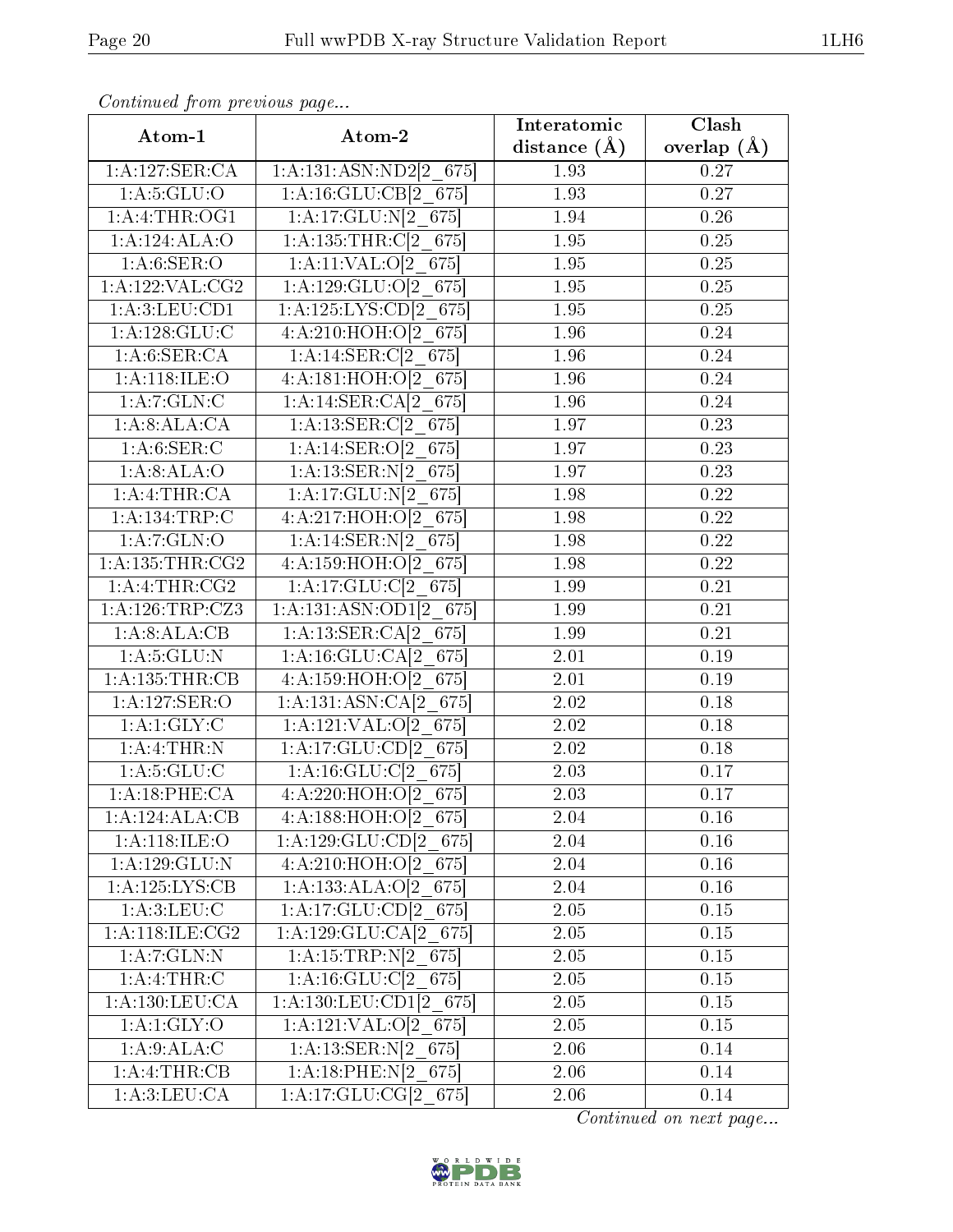| Atom-1              | Atom-2                       | Interatomic       | Clash           |
|---------------------|------------------------------|-------------------|-----------------|
|                     |                              | distance $(A)$    | overlap $(\AA)$ |
| 1: A: 130: LEU: C   | 1:A:130:LEU:CG[2 675]        | 2.06              | 0.14            |
| 1:A:7:GLN:O         | 1:A:10:LEU:O[2 675]          | 2.07              | 0.13            |
| 1: A:10:LEU:N       | 1:A:10:LEU:C[2 675]          | 2.08              | 0.12            |
| 1:A:130:LEU:O       | $4:A:190:HOH:O[2_675]$       | 2.08              | 0.12            |
| 1:A:4:THR:CA        | 1:A:17:GLU:CG[2 675]         | 2.08              | 0.12            |
| 1: A:126:TRP:CE3    | 1:A:131:ASN:CB[2 675]        | 2.09              | 0.11            |
| 1: A:6: SER:CA      | 1:A:14:SER:O[2 675]          | 2.09              | 0.11            |
| 1:A:124:ALA:O       | $1:A:135:THR:CA[2-675]$      | 2.09              | 0.11            |
| 1:A:127:SER:CA      | 1:A:131:ASN:CA[2 675]        | 2.09              | 0.11            |
| 1: A: 4: THEN: O    | 1:A:17:GLU:N[2 675]          | 2.09              | 0.11            |
| 1: A: 10: LEU: C    | 1:A:10:LEU:CB[2 675]         | 2.10              | 0.10            |
| 1: A:6: SER:CB      | 1:A:14:SER:O[2 675]          | 2.10              | 0.10            |
| 1: A: 125: LYS: N   | 1:A:136:ILE:CG1[2 675]       | 2.11              | 0.09            |
| 1: A:56: ASN:CB     | 4:A:170:HOH:O[1 545]         | 2.11              | 0.09            |
| 1:A:127:SER:O       | 1:A:131:ASN:CB[2 675]        | 2.11              | 0.09            |
| 1:A:118:ILE:CD1     | 1:A:129:GLU:OE1[2 675]       | 2.11              | 0.09            |
| 1: A:4:THR:CG2      | 1:A:17:GLU:O[2 675]          | 2.12              | 0.08            |
| 1:A:6:SER:CB        | 1:A:15:TRP: $O[2 \ 675]$     | 2.12              | 0.08            |
| 1:A:18:PHE:N        | 4:A:220:HOH:O[2 675]         | 2.12              | 0.08            |
| 1:A:2:ALA:C         | 1:A:17:GLU:OE1[2 675]        | 2.12              | 0.08            |
| 1:A:8:ALA:CB        | 1:A:13:SER:CB[2 675]         | 2.12              | 0.08            |
| 1: A: 127: SER: C   | 1:A:131:ASN:ND2[2 675]       | 2.13              | 0.07            |
| 1:A:126:TRP:CG      | 4:A:189:HOH:O[2_675]         | 2.13              | 0.07            |
| 1: A:56: ASN: CG    | 4:A:187:HOH:O[1 545]         | 2.13              | 0.07            |
| 1:A:7:GLN:N         | 1:A:14:SER:N[2 675]          | 2.14              | 0.06            |
| 1: A: 122: VAL: CG2 | $1:A:132[C]:\nSER:OG[2_675]$ | 2.14              | 0.06            |
| 1: A:9:ALA:N        | 1:A:12:LYS:CA[2 675]         | $\overline{2.14}$ | 0.06            |
| 1:A:124:ALA:O       | $1: A: 136: ILE: N[2_675]$   | 2.15              | 0.05            |
| 1: A:5: GLU:CG      | 1:A:16:GLU:CB[2_675]         | 2.15              | 0.05            |
| 1:A:8:ALA:CA        | 1:A:13:SER:N[2 675]          | 2.16              | 0.04            |
| 1: A:118: ILE: CA   | 1:A:129:GLU:OE2[2 675]       | $2.16\,$          | 0.04            |
| 1:A:56:ASN:OD1      | $4:A:171:HOH:O[1\ 545]$      | $2.16\,$          | 0.04            |
| 1: A: 125: LYS: CG  | 1:A:136:ILE:CG2[2_675]       | $2.\overline{17}$ | 0.03            |
| $1:$ A:118:ILE:C    | 4:A:181:HOH:O[2 675]         | 2.17              | 0.03            |
| 1:A:133:ALA:O       | 4:A:217:HOH:O[2 675]         | $2.17\,$          | 0.03            |
| 1:A:12:LYS:CB       | $4:A:203:HOH:O[2]$ 675       | 2.17              | 0.03            |
| 1: A:9: ALA: CA     | 1:A:12:LYS:O[2 675]          | 2.18              | 0.02            |
| 1:A:4:THR:OG1       | 1:A:14:SER:O[2 675]          | 2.18              | 0.02            |
| 1:A:7:GLN:CB        | 1:A:17:GLU:OE2[2 675]        | 2.18              | 0.02            |
| 1:A:7:GLN:CB        | 4:A:201:HOH:O[2 675]         | 2.19              | 0.01            |
| 1: A:6: SER:C       | 1:A:14:SER:N[2 675]          | $2.19\,$          | 0.01            |

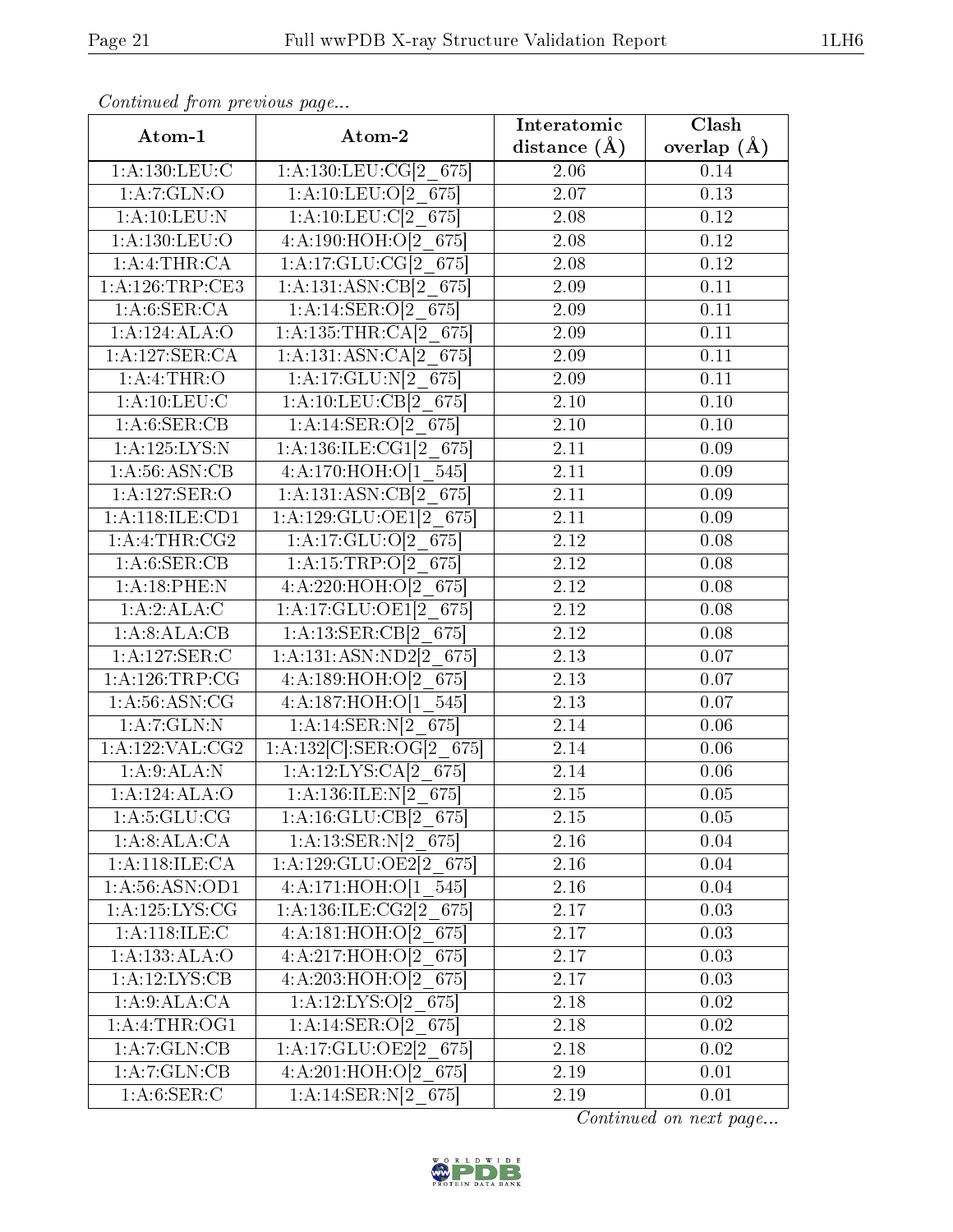| Atom-1          | Atom-2               | Interatomic<br>distance (A) | Clash<br>overlap (A |
|-----------------|----------------------|-----------------------------|---------------------|
| 1:A:126:TRP:CB  | 1:A:131:ASN:C[2 675] | 2.19                        |                     |
| 1: A: 5: GLU: O | 1:A:16:GLU:CA[2 675] | 2.19                        |                     |

#### 5.3 Torsion angles  $(i)$

#### 5.3.1 Protein backbone  $(i)$

In the following table, the Percentiles column shows the percent Ramachandran outliers of the chain as a percentile score with respect to all X-ray entries followed by that with respect to entries of similar resolution.

The Analysed column shows the number of residues for which the backbone conformation was analysed, and the total number of residues.

| $\mid$ Mol $\mid$ Chain $\mid$ | Analysed                                                           |  | Favoured   Allowed   Outliers   Percentiles |
|--------------------------------|--------------------------------------------------------------------|--|---------------------------------------------|
|                                | $^{\prime}$ 153/153 (100%)   148 (97%)   4 (3%)   1 (1%)   22   16 |  |                                             |

All (1) Ramachandran outliers are listed below:

| Mol | Chain   Res | Type |
|-----|-------------|------|
|     |             |      |

#### 5.3.2 Protein sidechains  $(i)$

In the following table, the Percentiles column shows the percent sidechain outliers of the chain as a percentile score with respect to all X-ray entries followed by that with respect to entries of similar resolution.

The Analysed column shows the number of residues for which the sidechain conformation was analysed, and the total number of residues.

| $\mid$ Mol $\mid$ Chain | Analysed                       |       | Rotameric   Outliers   Percentiles |  |
|-------------------------|--------------------------------|-------|------------------------------------|--|
|                         | $127/125$ (102\%)   123 (97\%) | 4(3%) | 40<br>40                           |  |

All (4) residues with a non-rotameric sidechain are listed below:

| Mol | Chain | Res | `ype  |
|-----|-------|-----|-------|
|     |       |     |       |
|     |       |     | . H.L |
|     |       | າຮ  |       |

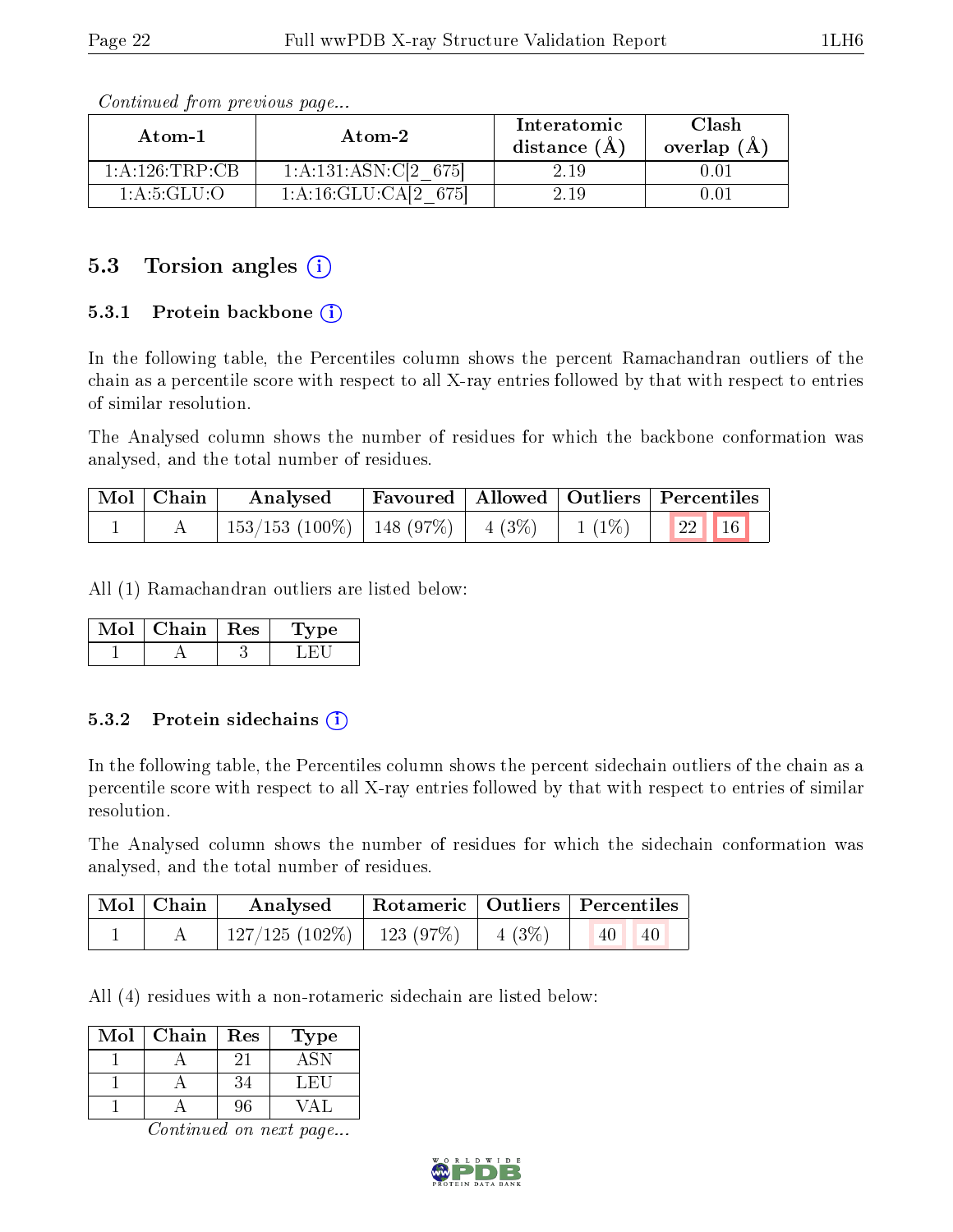Continued from previous page...

| Mol | Chain | Res. | vpe |
|-----|-------|------|-----|
|     |       |      |     |

Some sidechains can be flipped to improve hydrogen bonding and reduce clashes. All (4) such sidechains are listed below:

| Mol | Chain | Res | <b>Type</b> |
|-----|-------|-----|-------------|
|     |       | 21  | <b>ASN</b>  |
|     |       | 25  | <b>HIS</b>  |
|     |       |     | GLN         |
|     |       |     | CI N        |

#### 5.3.3 RNA  $(i)$

There are no RNA molecules in this entry.

#### 5.4 Non-standard residues in protein, DNA, RNA chains (i)

There are no non-standard protein/DNA/RNA residues in this entry.

#### 5.5 Carbohydrates (i)

There are no carbohydrates in this entry.

### 5.6 Ligand geometry  $(i)$

2 ligands are modelled in this entry.

In the following table, the Counts columns list the number of bonds (or angles) for which Mogul statistics could be retrieved, the number of bonds (or angles) that are observed in the model and the number of bonds (or angles) that are defined in the Chemical Component Dictionary. The Link column lists molecule types, if any, to which the group is linked. The Z score for a bond length (or angle) is the number of standard deviations the observed value is removed from the expected value. A bond length (or angle) with  $|Z| > 2$  is considered an outlier worth inspection. RMSZ is the root-mean-square of all Z scores of the bond lengths (or angles).

| Mol |                          |                   |     |         |          | Bond lengths      |             |          | Bond angles |        |
|-----|--------------------------|-------------------|-----|---------|----------|-------------------|-------------|----------|-------------|--------|
|     | $\parallel$ Type $\perp$ | $ $ Chain $ $ Res |     | Link    | Counts   | <b>RMSZ</b>       | # $ Z  > 2$ | Counts   | RMSZ        | # Z    |
| റ   | HEM                      |                   | 154 | $1.3\,$ | 27,50,50 | 4.39 <sup>1</sup> | $18(66\%)$  | 17,82,82 | 3.67        | 9(52%) |
| ιJ  | NIC                      |                   | 155 |         | 7,9,9    | $\sqrt{4.28}$     | 4(57%)      | 8,11,11  | 3.54        | 5(62%) |

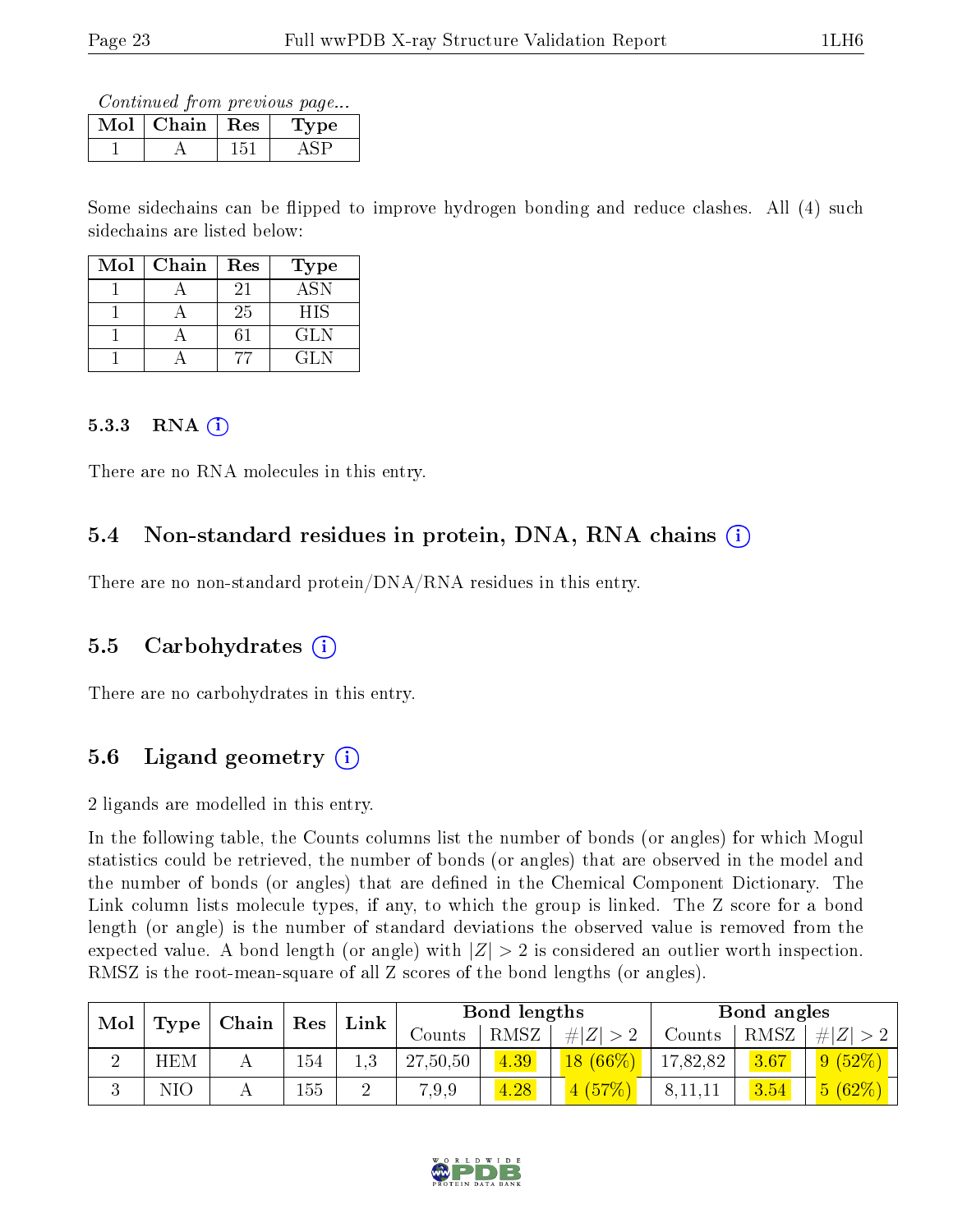In the following table, the Chirals column lists the number of chiral outliers, the number of chiral centers analysed, the number of these observed in the model and the number defined in the Chemical Component Dictionary. Similar counts are reported in the Torsion and Rings columns. '-' means no outliers of that kind were identified.

|            |     | $\perp$ Mol $\parallel$ Type $\parallel$ Chain $\parallel$ Res $\parallel$ Link $\parallel$ Chirals $\parallel$ | <b>Torsions</b> | Rings          |
|------------|-----|-----------------------------------------------------------------------------------------------------------------|-----------------|----------------|
| <b>HEM</b> | 154 | <b>Contract Contract</b>                                                                                        | 0/6/54/54       | $\blacksquare$ |
| NΙO        | 155 | $\sim$                                                                                                          | 0/0/4/4         | $\pm 0/1/1/1$  |

| Mol            | Chain            | Res | <b>Type</b> | Atoms                                     | $Z_{\parallel}$ | Observed $(A)$ | Ideal(A) |
|----------------|------------------|-----|-------------|-------------------------------------------|-----------------|----------------|----------|
| $\overline{2}$ | A                | 154 | <b>HEM</b>  | $C3B-CAB$                                 | 8.78            | 1.65           | 1.47     |
| 3              | $\bf{A}$         | 155 | NIO         | $C2-C6$                                   | 8.40            | 1.55           | 1.47     |
| $\overline{2}$ | $\bf{A}$         | 154 | <b>HEM</b>  | CAA-C2A                                   | 8.10            | 1.63           | 1.52     |
| $\overline{2}$ | $\bf{A}$         | 154 | <b>HEM</b>  | $C1B-C2B$                                 | 7.58            | 1.59           | 1.42     |
| $\overline{2}$ | $\bf{A}$         | 154 | <b>HEM</b>  | CAD-C3D                                   | 7.19            | 1.64           | 1.52     |
| $\overline{2}$ | $\bf{A}$         | 154 | <b>HEM</b>  | $\overline{\text{C4}}\text{D-}\text{C3D}$ | 7.00            | 1.58           | 1.42     |
| $\overline{2}$ | $\boldsymbol{A}$ | 154 | <b>HEM</b>  | C <sub>1</sub> A-N <sub>A</sub>           | 5.56            | 1.47           | 1.36     |
| 3              | $\bf{A}$         | 155 | NIO         | $C1-C2$                                   | $-5.07$         | 1.30           | 1.39     |
| $\overline{2}$ | $\bf{A}$         | 154 | <b>HEM</b>  | $\overline{\text{CMD}}$ -C2D              | 5.02            | 1.62           | 1.51     |
| $\overline{2}$ | $\bf{A}$         | 154 | <b>HEM</b>  | C <sub>3</sub> C-C <sub>A</sub> C         | 4.71            | 1.57           | 1.47     |
| $\overline{2}$ | $\bf{A}$         | 154 | <b>HEM</b>  | C <sub>4</sub> A-CH <sub>B</sub>          | 4.71            | 1.54           | 1.41     |
| $\overline{2}$ | А                | 154 | <b>HEM</b>  | $C2A-C3A$                                 | 4.49            | 1.51           | 1.37     |
| $\overline{2}$ | $\bf{A}$         | 154 | <b>HEM</b>  | $C3C-C2C$                                 | 4.15            | 1.46           | 1.40     |
| 3              | $\bf{A}$         | 155 | NIO         | $C1-N$                                    | 4.01            | 1.43           | 1.34     |
| $\overline{2}$ | $\bf{A}$         | 154 | <b>HEM</b>  | $CMC-C2C$                                 | 3.96            | 1.61           | 1.51     |
| 3              | $\bf{A}$         | 155 | NIO         | $C4-C5$                                   | $-3.85$         | 1.26           | 1.37     |
| $\overline{2}$ | $\bf{A}$         | 154 | <b>HEM</b>  | C1A-CHA                                   | 3.46            | 1.50           | 1.41     |
| $\overline{2}$ | $\boldsymbol{A}$ | 154 | <b>HEM</b>  | C <sub>4</sub> A-N <sub>A</sub>           | 3.25            | 1.42           | 1.36     |
| $\overline{2}$ | $\bf{A}$         | 154 | <b>HEM</b>  | $CMB-C2B$                                 | 3.14            | 1.59           | 1.51     |
| $\overline{2}$ | $\bf{A}$         | 154 | <b>HEM</b>  | $CMA-C3A$                                 | 3.09            | 1.58           | 1.51     |
| $\overline{2}$ | $\bf{A}$         | 154 | <b>HEM</b>  | $C4B-NB$                                  | 2.93            | 1.42           | 1.36     |
| $\overline{2}$ | $\bf{A}$         | 154 | <b>HEM</b>  | CBB-CAB                                   | 2.24            | 1.44           | 1.29     |

All (22) bond length outliers are listed below:

All (14) bond angle outliers are listed below:

| Mol | Chain | Res | Type       | Atoms                                              | $\mathbf{Z}$ | Observed $(^\circ)$ | $\text{Ideal}({}^o)$ |
|-----|-------|-----|------------|----------------------------------------------------|--------------|---------------------|----------------------|
| 2   |       | 154 | <b>HEM</b> | CMA-C3A-C4A                                        | $-8.13$      | 115.97              | 128.46               |
| 3   |       | 155 | NIO        | $C5-N-C1$                                          | 6.52         | 128.13              | 116.85               |
| 2   |       | 154 | <b>HEM</b> | C <sub>4</sub> A-C <sub>3</sub> A-C <sub>2</sub> A | 6.13         | 111.26              | 107.00               |
| 2   |       | 154 | <b>HEM</b> | $C4C-C3C-C2C$                                      | 6.01         | 111.10              | 106.90               |
| 2   |       | 154 | <b>HEM</b> | CAD-CBD-CGD                                        | $-5.37$      | 103.66              | 112.67               |
| 3   |       | 155 | NIO        | $C4-C3-C2$                                         | 4.94         | 126.77              | 120.56               |

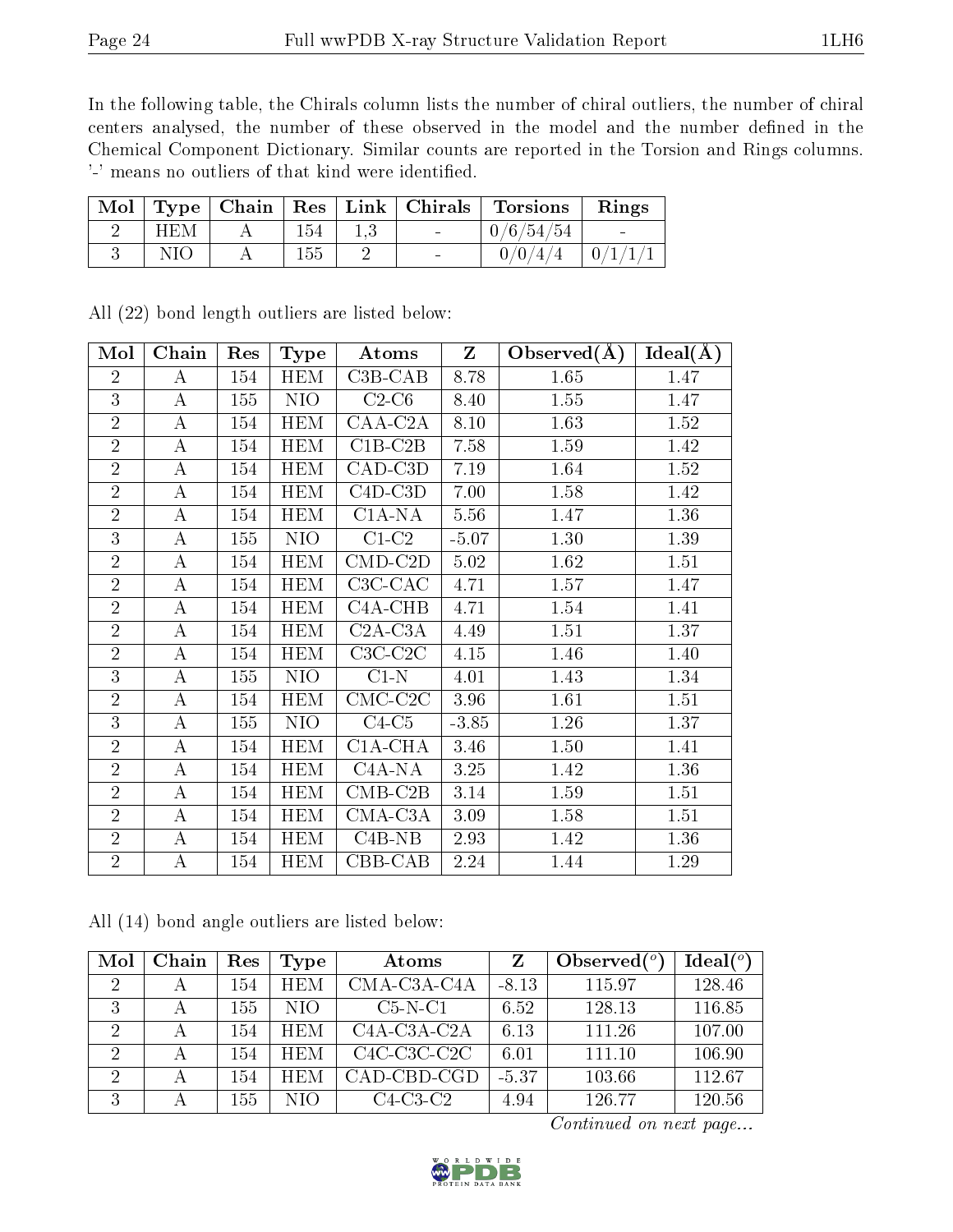| Mol                         | Chain | Res | Type       | Atoms        | Z       | Observed $(°)$ | Ideal $(°)$ |
|-----------------------------|-------|-----|------------|--------------|---------|----------------|-------------|
| 3                           | А     | 155 | NIO        | $C3-C2-C6$   | 4.34    | 126.20         | 120.37      |
| $\overline{2}$              | А     | 154 | <b>HEM</b> | CMA-C3A-C2A  | 4.06    | 132.59         | 124.94      |
| $\overline{2}$              |       | 154 | <b>HEM</b> | $C3C-C4C-NC$ | $-3.53$ | 104.28         | 110.94      |
| $\overline{2}$              |       | 154 | <b>HEM</b> | $C3B-C4B-NB$ | 2.68    | 112.68         | 109.21      |
| 3                           |       | 155 | NIO        | $C4-C5-N$    | $-2.63$ | 115.02         | 122.58      |
| $\mathcal{D}_{\mathcal{A}}$ | A     | 154 | <b>HEM</b> | CAA-C2A-C3A  | 2.35    | 133.99         | 127.25      |
| $\mathcal{D}_{\mathcal{L}}$ |       | 154 | <b>HEM</b> | CBD-CAD-C3D  | $-2.28$ | 108.28         | 112.48      |
| 3                           |       | 155 | NΙO        | $C2-C1-N$    | $-2.26$ | 117.43         | 123.48      |

There are no chirality outliers.

There are no torsion outliers.

There are no ring outliers.

2 monomers are involved in 7 short contacts:

| $Mol$   Chain |           | $\mid$ Res $\mid$ Type $\mid$ Clashes $\mid$ Symm-Clashes |
|---------------|-----------|-----------------------------------------------------------|
|               | - ⊟ H\N/' |                                                           |
|               |           |                                                           |

The following is a two-dimensional graphical depiction of Mogul quality analysis of bond lengths, bond angles, torsion angles, and ring geometry for all instances of the Ligand of Interest. In addition, ligands with molecular weight > 250 and outliers as shown on the validation Tables will also be included. For torsion angles, if less then 5% of the Mogul distribution of torsion angles is within 10 degrees of the torsion angle in question, then that torsion angle is considered an outlier. Any bond that is central to one or more torsion angles identified as an outlier by Mogul will be highlighted in the graph. For rings, the root-mean-square deviation (RMSD) between the ring in question and similar rings identified by Mogul is calculated over all ring torsion angles. If the average RMSD is greater than 60 degrees and the minimal RMSD between the ring in question and any Mogul-identified rings is also greater than 60 degrees, then that ring is considered an outlier. The outliers are highlighted in purple. The color gray indicates Mogul did not find sufficient equivalents in the CSD to analyse the geometry.

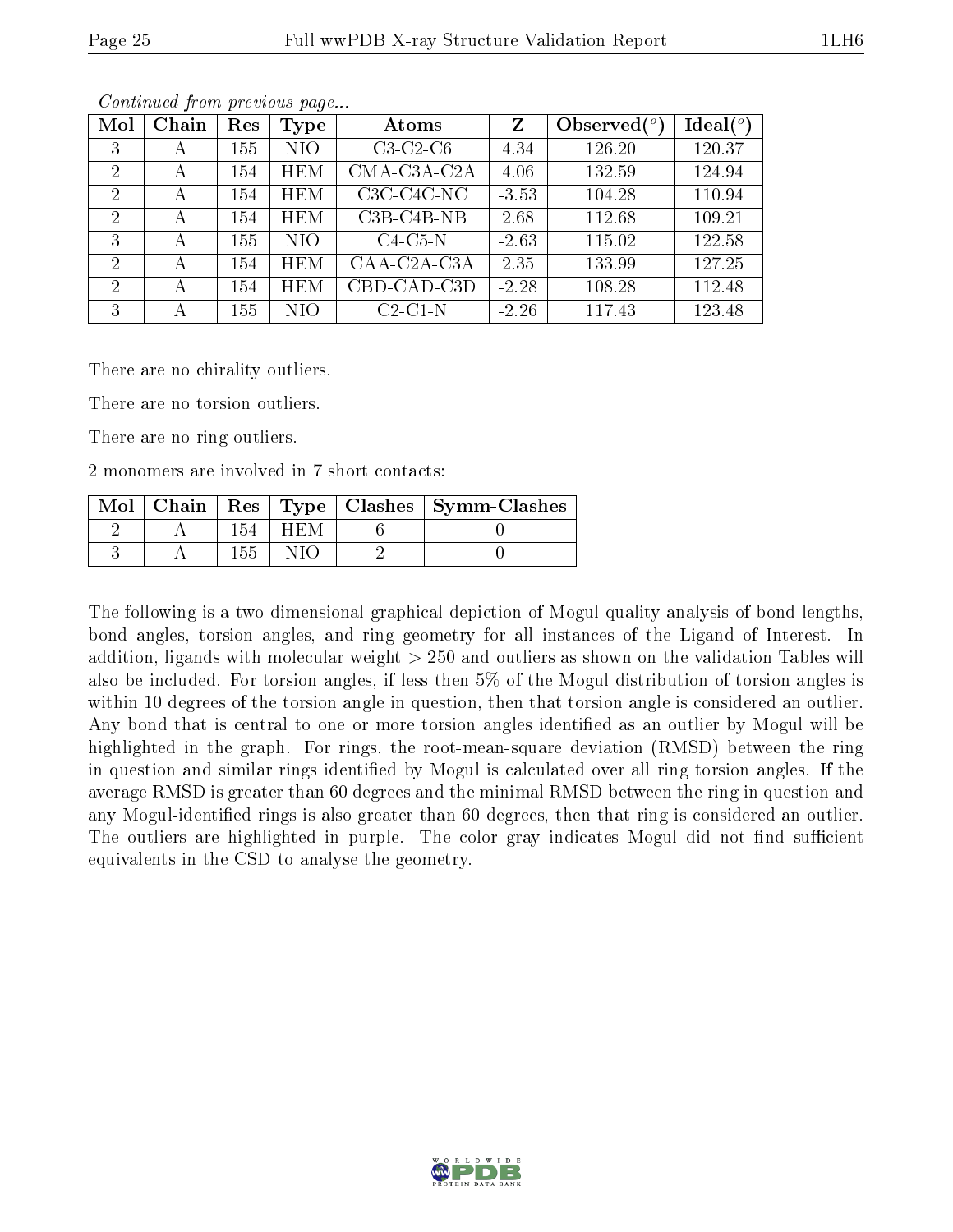



## 5.7 [O](https://www.wwpdb.org/validation/2017/XrayValidationReportHelp#nonstandard_residues_and_ligands)ther polymers (i)

There are no such residues in this entry.

## 5.8 Polymer linkage issues (i)

There are no chain breaks in this entry.

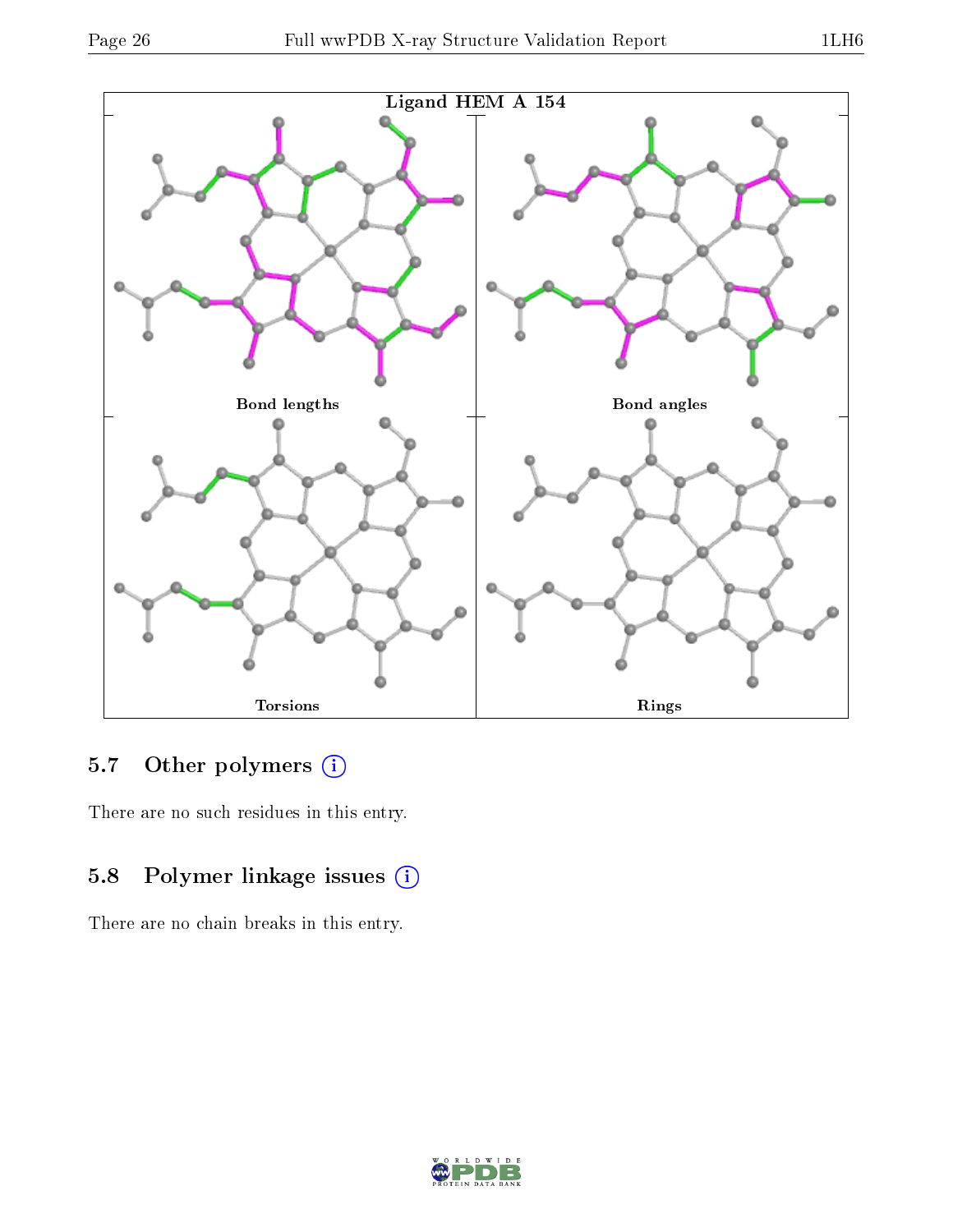## 6 Fit of model and data  $(i)$

### 6.1 Protein, DNA and RNA chains  $(i)$

Unable to reproduce the depositors R factor - this section is therefore empty.

### 6.2 Non-standard residues in protein, DNA, RNA chains (i)

Unable to reproduce the depositors R factor - this section is therefore empty.

### 6.3 Carbohydrates (i)

Unable to reproduce the depositors R factor - this section is therefore empty.

### 6.4 Ligands  $(i)$

Unable to reproduce the depositors R factor - this section is therefore empty.

The following is a graphical depiction of the model fit to experimental electron density of all instances of the Ligand of Interest. In addition, ligands with molecular weight > 250 and outliers as shown on the geometry validation Tables will also be included. Each fit is shown from different orientation to approximate a three-dimensional view.